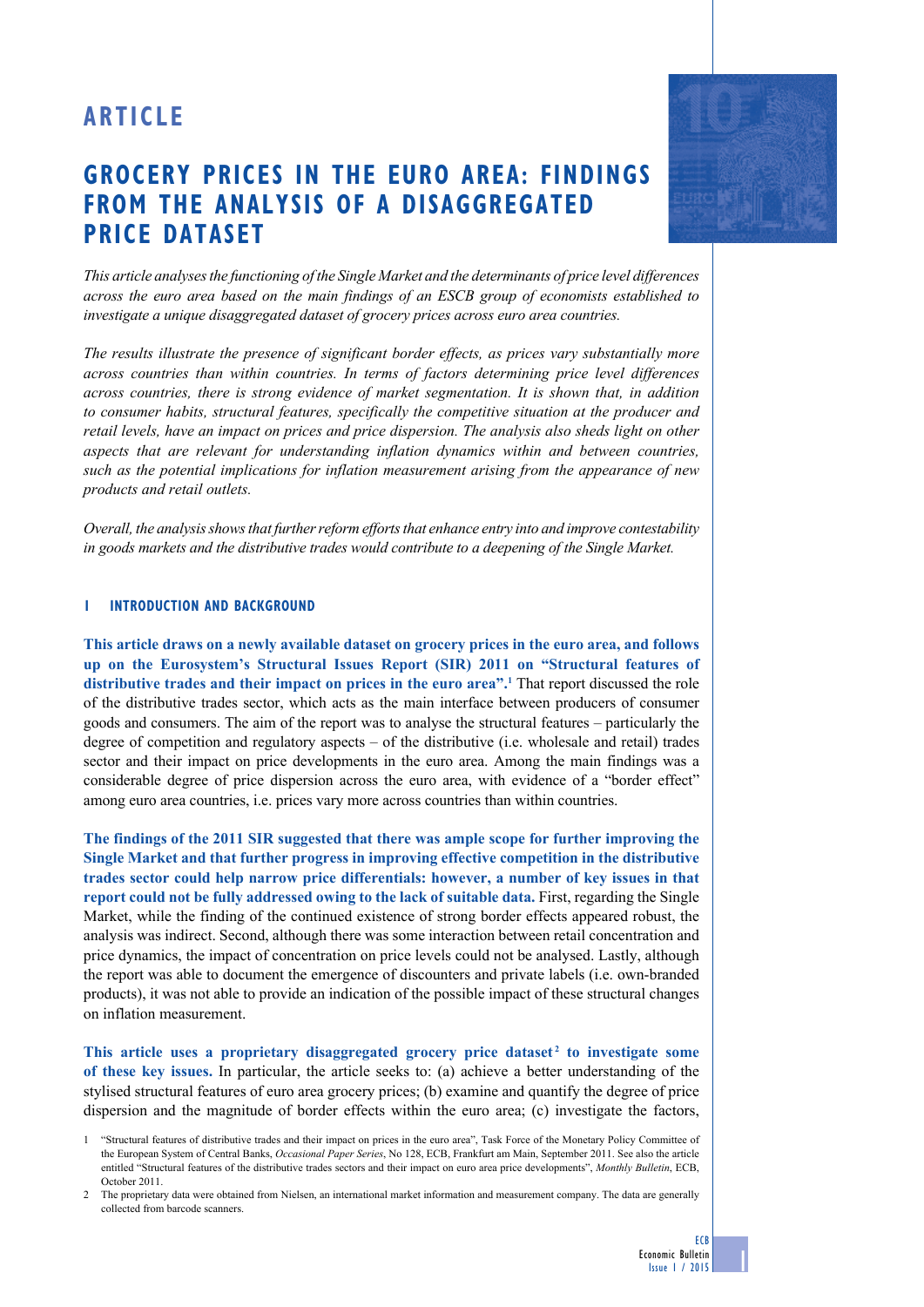in particular the role of competition, that determine price level differences across countries; and (d) provide some indication of the possible impact of structural developments in the distributive trades on inflation measurement.3 After describing the dataset, the article looks at some potential determinants of price level differences among euro area countries. It analyses the potential impact of the appearance of private label goods and structural shifts in store formats on the measurement of HICP inflation. The pass-through of VAT changes into consumer prices is also analysed.

**The data used in this article consist of around 3.5 million observations on the price and quantity of individual products sold over the period 2009-11, disaggregated across a number of dimensions (including countries, regions, products, brands, pack sizes and store types).** Prices of individual products are proxied by unit values (including VAT), i.e. calculated as total sales value over a given period divided by quantity of the product sold, while quantities are available in terms of both number of packages sold and "equivalised" units of content sold (e.g. litre, kg, etc.).<sup>4</sup> The richness of the data lies in their multidimensionality: they cover 13 euro area countries<sup>5</sup> – for which 70 regions and approximately ten kinds of store can be identified – as well as 45 product categories<sup>6</sup>, with details on four brands per product category, three stock-keeping units per brand and data on private label aggregates. The sample period spans primarily 2009-11, with 98.6% of monthly observations spanning the 37-month period from November 2008 to November 2011. While the dataset is rich and complex and has an overall estimated market coverage rate of around 75%-85%, it is unbalanced (i.e. not all information is available across all dimensions).7 The data were found to be representative, as they are highly congruent with both detailed country CPI data and detailed PPP data obtained from Eurostat, after controlling for pack size.

## **2 euro area grocery price dispersion within and across countries 8**

**Although there is some empirical evidence of a reduction in price dispersion over a longer time**  period in the euro area,<sup>9</sup> during the period under review (2009-11) price differences remain **substantial across a range of goods, with evidence of only limited convergence** (see Box 1).

**Notwithstanding their highly disaggregated nature, the data used here present the challenge, when investigating price dispersion, of considerable heterogeneity across product categories in different countries.** Brands and specifications of products sold can differ substantially.

6 (1) 100% fruit juice; (2) all-purpose cleaners; (3) automatic dishwasher detergent; (4) baby food; (5) beer; (6) stock; (7) butter; (8) carbonated soft drinks; (9) cat food; (10) ready-to-eat cereals; (11) chewing gum; (12) chocolate; (13) cigarettes; (14) ground coffee; (15) instant coffee; (16) condoms; (17) deodorant; (18) nappies; (19) dog food; (20) fabric softener; (21) frozen fish; (22) ice cream; (23) strawberry jam; (24) laundry detergent; (25) margarine; (26) refrigerated milk; (27) UHT milk; (28) olive oil; (29) panty liners; (30) paper towels; (31) pasta/spaghetti; (32) frozen peas; (33) tinned peas; (34) rice; (35) shampoo; (36) shaving preparations; (37) sugar; (38) toilet tissue; (39) toothpaste; (40) tinned tuna; (41) vodka; (42) sparkling water; (43) still water; (44) soups; (45) whiskey.

8 This section draws from Reiff, A. and Rumler, F., "Within and cross-country price dispersion in the euro area", *Working Paper Series*, No 1742, ECB, Frankfurt am Main, November 2014; Kulikov, D., "Law of One Price in the euro area: an empirical investigation using Nielsen disaggregated price data", Working Papers of Eesti Pank 10/2014; Petroulas, P. and Kosma, T., "Analysing price level differences in the euro area", *Working Paper Series*, ECB, Frankfurt am Main, forthcoming.

9 See, for example, Faber, R.P. and Stokman, A.C.J., "A Short History of Price Level Convergence in Europe", *Journal of Money, Credit and Banking*, Vol. 41, No 2-3, March-April 2009, pp. 461-477.



<sup>3</sup> In order to benefit from country-specific expertise, an expert group of economists from across the ESCB was brought together to analyse the dataset. This article draws on the work and findings of this group.

<sup>4</sup> Prices excluding VAT have been calculated using information on VAT rates for each product category in each country.

<sup>5</sup> The countries covered are Belgium, Germany, Estonia, Ireland, Greece, Spain, France, Italy, the Netherlands, Austria, Portugal, Slovenia and Slovakia (i.e. all euro area countries except Cyprus, Latvia, Lithuania, Luxembourg, Malta and Finland).

<sup>7</sup> This reflects the fact that the underlying data come from country offices, each with different ways of reporting the data. For example, regions or equivalised data are not reported for some product categories in some countries, etc.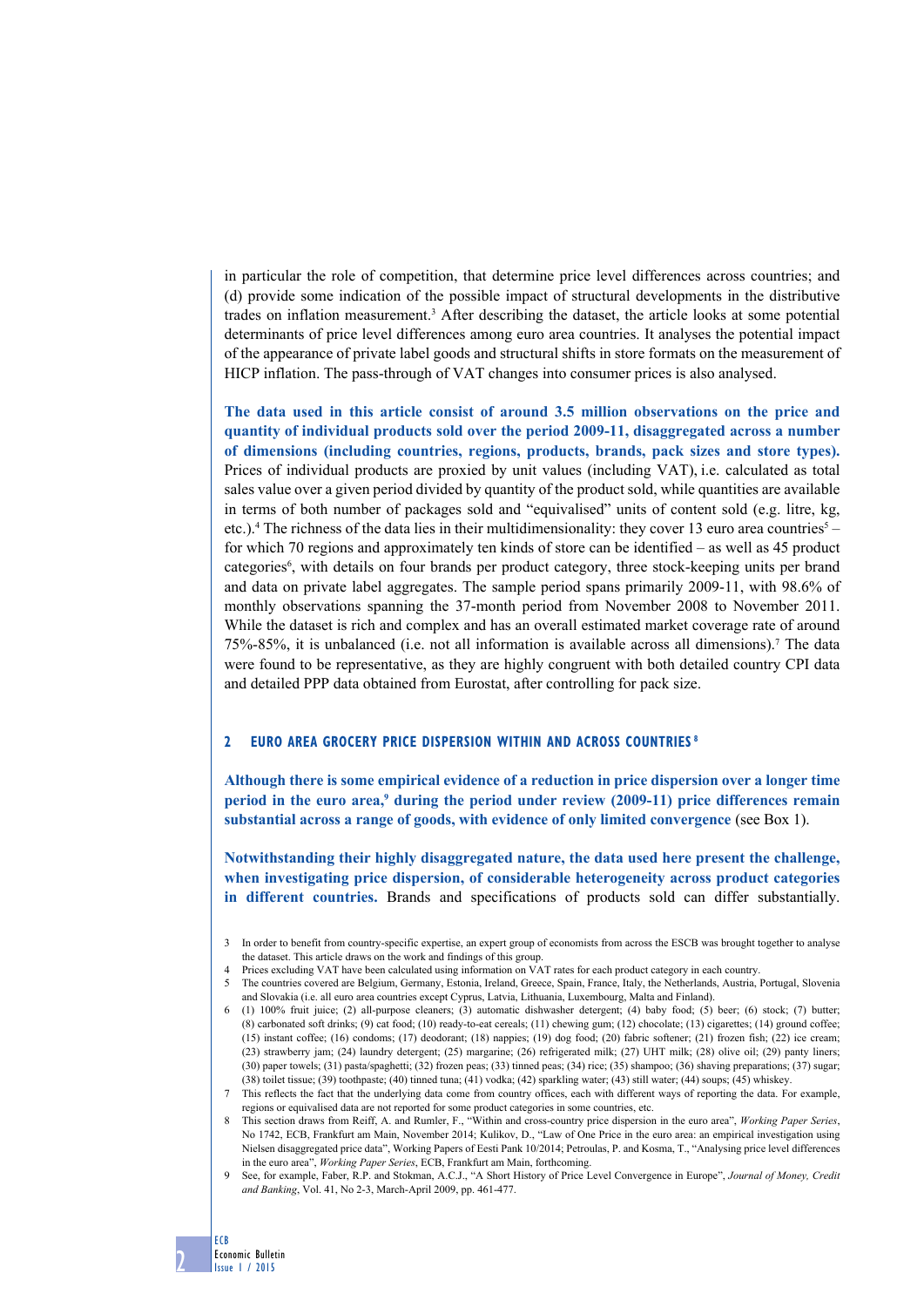For example, types of rice sold vary greatly between countries (e.g. boiled, risotto, paella, etc.). By contrast, for other products, such as nappies, the leading brand tends to be the same across most countries. There can be several reasons for this diversity, including a) the historical presence of brands, b) differences in domestic preferences, and c) regulations in product markets which may hinder the introduction of new brands. Moreover, the data available only cover a time span (2009-11) that includes a period of considerable economic stress in the euro area. For these reasons, the specific price differentials for individual products and countries reported in Box 1 should be considered as indicative. Furthermore, price is only one aspect of interest to consumers; other relevant features may be choice, quality and innovation.<sup>10</sup>

### **Box 1**

## **CROSS-COUNTRY PRICE DIFFERENTIALS**

**While there is considerable heterogeneity across product categories with regard to price level differences across countries, there are some common features.** Namely, among the products and countries in the dataset, many products in Germany, Spain and the Netherlands tend to be relatively cheap, while they are relatively expensive in Belgium, Ireland and Greece (see Table). For other countries, the rankings are more mixed across product categories.

**However, some caveats should be borne in mind when using this dataset to compare price levels across countries.** First, the products covered are food, personal and healthcare grocery goods; other categories, such as unprocessed food, energy, durable consumer goods or services, are not represented. Second, the sample period covers 2009-11. While some price adjustments occurred during this period in some euro area countries, additional adjustments may have been made since. Lastly, although broadly consistent, the coverage of store types differs across countries. Nonetheless, the broad features identified tend to hold for a variety of product subsamples that may be considered broadly comparable. They also hold for a very narrow subset of products that have been identified as being an exact match across countries.

**During the period under review, there is substantial price dispersion with only limited convergence.** The highly diverse unit prices across countries for the product categories under investigation can be seen when the median unit price difference is compared with the euro area average over time, while the median unit price difference across countries shows limited convergence. In fact, the median prices excluding VAT have shown convergence towards the euro area average only in Ireland, Greece and Austria. For branded goods, Ireland and Greece have become less expensive, with a cumulative drop of 3 and 6 percentage points respectively compared with average prices over the period 2009-11, while branded goods in Austria have become less cheap by a total of 2 percentage points (see Table).<sup>1</sup> It should be noted that the brand-level data on prices and volumes show that Ireland and Greece tend to be either the most

1 By contrast, countries such as Belgium and Slovakia show diverging tendencies. Moreover, if unit prices including VAT are compared, the median unit price for some countries no longer converges.

## **article**

Grocery prices in the euro area: findings from the analysis of a disaggregated price dataset

**ECB** 

<sup>10</sup> In this context, see a recent (October 2014) study prepared for the European Commission entitled "Study on the economic impact of modern retail on choice and innovation in the EU food sector", which examines whether increased concentration (of food retailers/food brand manufacturers) or other factors (such as shop type/size, private label penetration, socio-demographic characteristics) have affected choice and innovation for the consumer in European shops. [\(http://ec.europa.eu/competition/sectors/agriculture/overview\\_en.html](http://ec.europa.eu/competition/sectors/agriculture/overview_en.html)).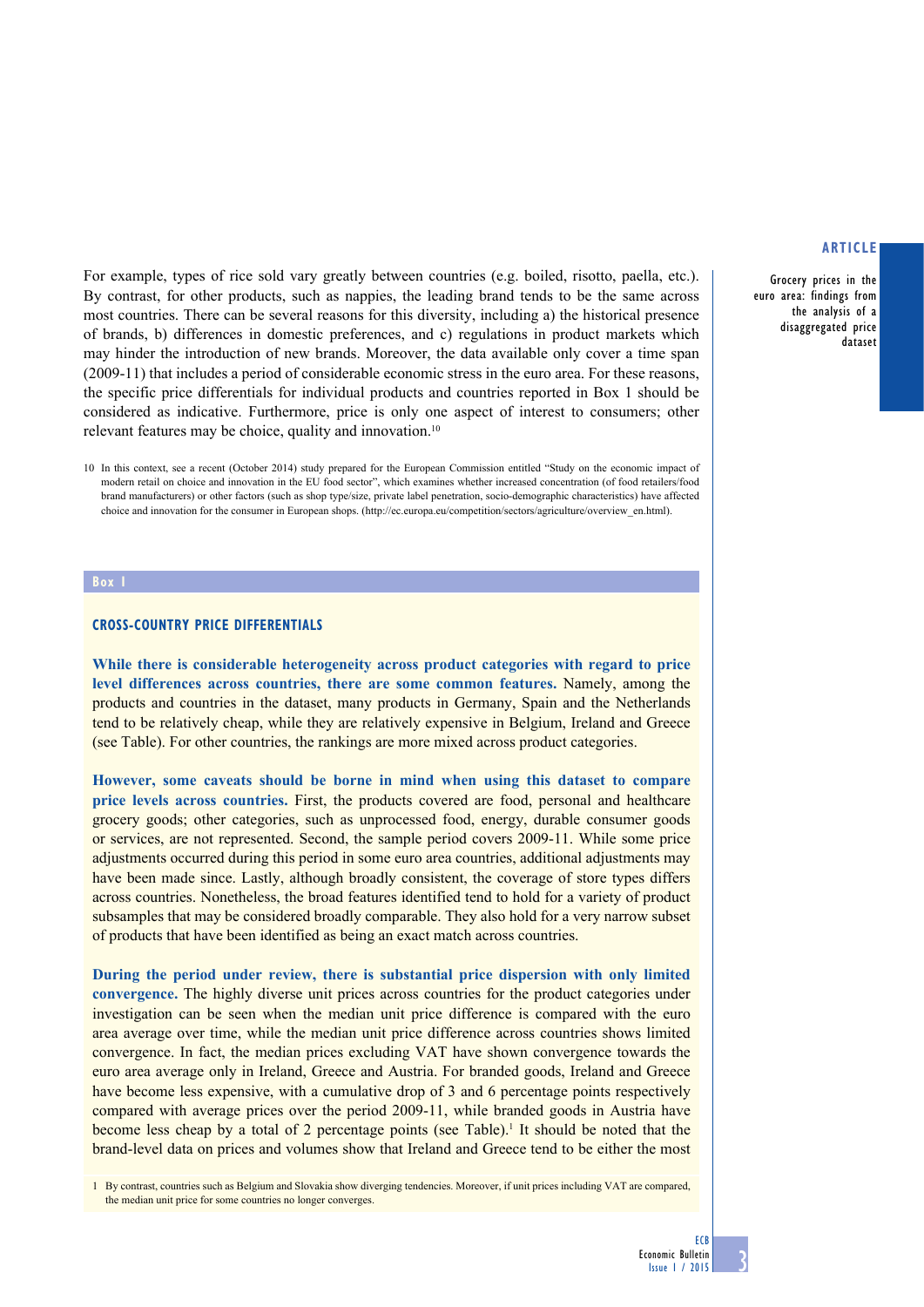## **Median difference from euro area average price level (excl. VAT)**

| (percentages)    |                                   |                |                           |              |  |
|------------------|-----------------------------------|----------------|---------------------------|--------------|--|
| <b>Countries</b> | All goods including private label |                | <b>Branded goods only</b> |              |  |
|                  | 2009                              | 2011           | 2009                      | 2011         |  |
| <b>BE</b>        | $\overline{4}$                    | $\overline{7}$ | 18                        | 19           |  |
| DE               | $-20$                             | $-20$          | $-11$                     | $-10$        |  |
| EE               | $-21$                             | $-20$          | $-13$                     | $-12$        |  |
| IE               | 23                                | 17             | 35                        | 32           |  |
| <b>GR</b>        | 10                                | 5              | 23                        | 17           |  |
| ES               | $-14$                             | $-13$          | $-3$                      | $-3$         |  |
| <b>FR</b>        | $-4$                              | $-3$           | 3                         | 5            |  |
| IT               | $-8$                              | $-10$          | $\mathfrak{D}$            | $\mathbf{0}$ |  |
| NL               | $-21$                             | $-21$          | $-15$                     | $-15$        |  |
| AT               | $-15$                             | $-11$          | $-5$                      | $-3$         |  |
| PT               | $-23$                             | $-22$          | $-11$                     | $-11$        |  |
| <b>SI</b>        | 10                                | 11             | 13                        | 12           |  |
| <b>SK</b>        | $-19$                             | $-23$          | $-11$                     | $-15$        |  |

Sources: Nielsen and Eurosystem staff calculations. Note: Excluding tobacco and alcohol products.

expensive or among the most expensive countries in a majority of the product categories, while Germany and Spain tend to be among the least expensive countries. This is consistent with observed differences in producer market characteristics. Namely, Greece and Ireland tend, on balance, to have higher market shares for the leading brand in most of the product categories, thus implying higher monopoly power and higher mark-ups. At the same time private label goods tend to have low shares of the market in these countries. By contrast, Germany and Spain seem to be characterised by significantly lower market shares for the leading producers and a significantly higher share of private label products. Consumer behaviour also seems to differ. On average, Greek and Irish consumers tend to buy smaller pack sizes and have lower consumption intensities of the products included in the data, while German and Spanish consumers display the opposite behaviour. For a more detailed discussion of possible factors underlying price differentials, see Section 3 of this article.

**Price dispersion remains even when controlling for quality differences.** In order to control – at least in part – for effects stemming from quality differences that may be reflected in prices, the unit prices of branded market leaders are also considered. By definition, market leaders in each region tend to have a broad consumption base and are characterised by good quality. They offer, in the eyes of the consumer, reasonable value for money. Moreover, for several product categories the market leaders across countries are the same producers (offering the same products). Nevertheless, even in this case the mean and median price difference between the cheapest and most expensive regions across the euro area countries is a full 220% and 181%, respectively. The price differences remain substantial, even in a comparison of the 25th and 75th percentiles.<sup>2</sup>

**Price differences suggest markets may be segmented as they reflect data aggregated geographically (across urban and rural areas) and, as such, do not, in general, reflect a single expensive or cheap location.** It would be more understandable if such price differences

2 This country-specific clustering of prices may also reflect the impact of possible territorial supply constraints. It should be noted that the country rankings in terms of most/least expensive do not generally change, even if unit prices include VAT.

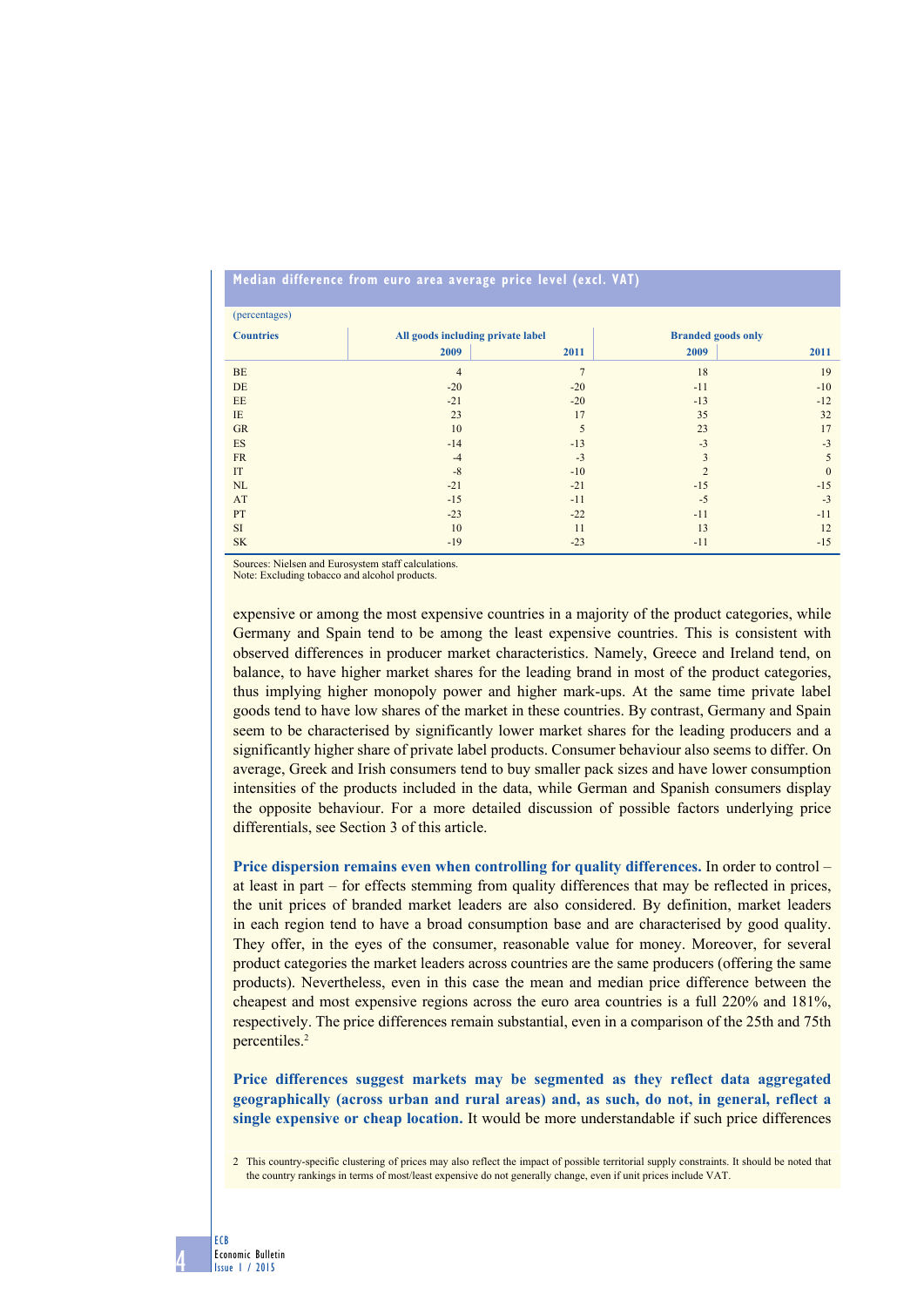#### **Minimum and maximum unit price (excl. VAT) for selected products for market leading (at region level) brands**



Grocery prices in the euro area: findings from the analysis of a disaggregated price dataset

**article**

Note: Based on average unit prices of market leaders of branded products over the period under review. Results are similar when VAT is included.

existed between, for example, a store in the most expensive part of a large city and a store in a less affluent, primarily rural, district. Instead, it is generally the case that, when prices outside the inter-quartile (i.e. 25th to 75th percentile) range are disregarded, some countries do not figure. For example, in the case of paper towels, there are no prices from Greece (the most expensive country) or from the Netherlands (the cheapest country) inside the inter-quartile range (see Chart). Indeed, for several product categories, a country-specific price clustering is often observed, irrespective of whether or not (i) the market leader is the same across regions within a country, or (ii) the market leader is the same across countries – indicating that markets may be segmented.

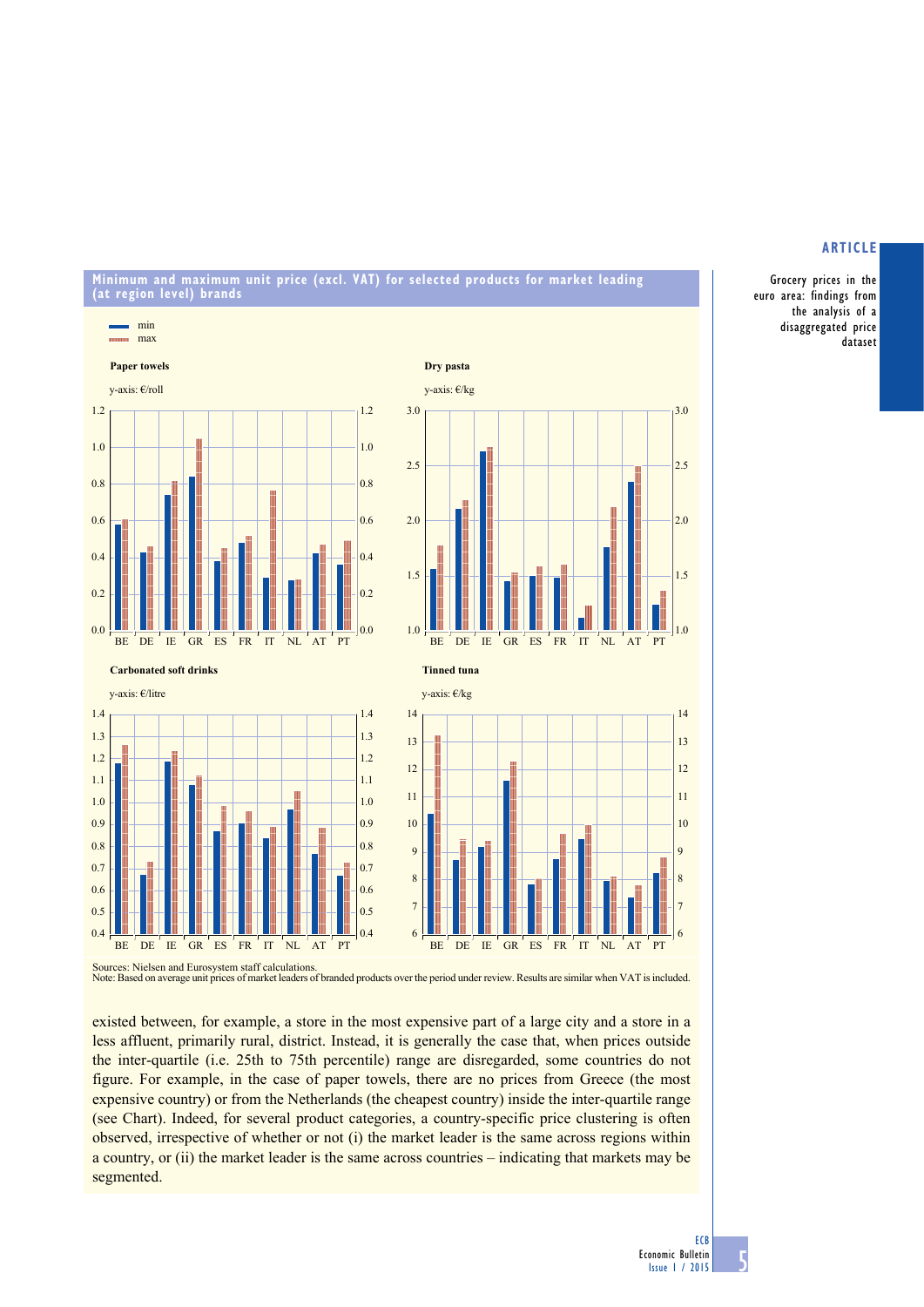#### **Table 1 border effect in the euro area (within versus cross-country dispersion of unit price (excluding VAT)) Coefficients of variation**

| <b>Country/product samples</b>              | across countries | within countries |
|---------------------------------------------|------------------|------------------|
| EMU $13^*$ , all products                   | 0.37             | 0.05             |
| EMU 10 <sup>**</sup> , branded products     | 0.28             | 0.03             |
| EMU 10, branded products, market leaders*** | 0.29             | 0.06             |
| Identical products                          | 0.20             | 0.04             |

Sources: Nielsen and Eurosystem staff calculations.

\*EMU 13 includes all countries in the sample of the Nielsen dataset; \*\*EMU 10 excludes Estonia, Slovenia and Slovakia; \*\*\*Market leaders are defined as the brand within each region that has the largest quantity share for each product category.

**Notwithstanding the caveats regarding the measurement of price dispersion, the regional dimension of the dataset makes it possible to obtain a more robust indication of the border effect than was feasible heretofore: cross-country dispersion is significantly higher than crossregional variation within countries, suggesting substantial border effects in the euro area.** This result confirms the indirect evidence of border effects reported in the SIR 2011, which used purchasing power parity (PPP) data (see Box 2 for a comparison). Price dispersion of unit prices is investigated by using coefficients of variation, defined as the standard deviation of a unit price for a product over the mean unit price for that product. Cross-country price dispersion is about five to seven times higher than within-country price dispersion, irrespective of whether one considers the full sample of products or varieties of product subsamples that may be broadly comparable or even identical (see Table 1). For the full range of products in the dataset (including private label goods), the average unit price dispersion is 37% across countries, compared with an average price dispersion of about 5% across regions within a country. Even for the set of identical products, the average unit price dispersion for the exact same product is 20% across countries and 4% within countries.

#### **Box 2**

## **BORDER EFFECTS – EVIDENCE FROM PPP DATA**

**This box considers evidence on border effects from another data source – Eurostat's purchasing power parity (PPP) dataset.** Detailed product-level data, derived from so-called "Quaranta tables" that are used to validate raw price data and for quality control purposes, are utilised. This exercise has three benefits. First, it demonstrates the congruity of the disaggregated price dataset utilised in the rest of this article. Second, it illustrates that the border effect documented in the SIR 2011 using data from 2009 is still present in updated data (from 2012 and 2013). Third, it allows for a comparison with the same product types (food and beverages) and with another product group (home and garden, such as home electronics, paint, toys).<sup>1</sup>

**Despite substantial methodological differences, the two (disaggregated grocery price and PPP) datasets are highly congruent.** Although the PPP dataset generally only includes data collected in capital cities (with some exceptions)<sup>2</sup>, Charts A and B show that for two selected product types (a well-known ready-to-eat cereal brand and refrigerated milk), the ranking of prices across countries is almost identical to that seen in the disaggregated price dataset used in the main

<sup>2</sup> In Germany, data are collected for four cities (Berlin, Bonn, Karlsruhe and Munich).



<sup>1</sup> These product categories are an important element of consumers' goods baskets. Food accounts for 20% of the overall HICP, while home and garden products account for around 13%, which is almost half of the non-energy industrial goods component. In addition they concern strongly traded product categories and are therefore good test cases for the impact of national borders.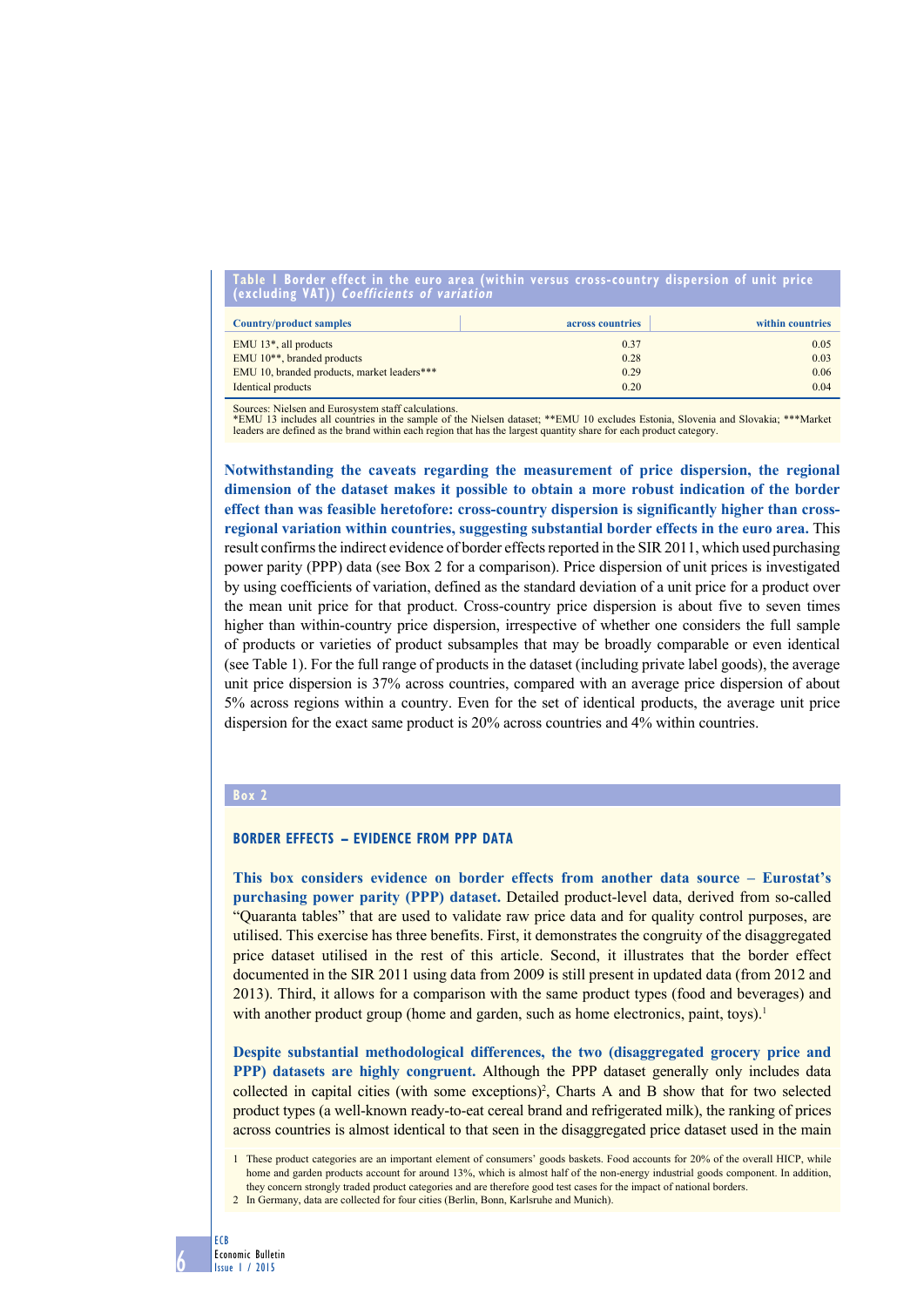Grocery prices in the euro area: findings from the analysis of a disaggregated price dataset

#### **Chart A Rank of prices – cereals ready to eat (specific brand)**

x-axis: rank grocery price data y-axis: PPP rank







text of this article. Although there are some deviations, these tend to be relatively minor and may relate to technical factors, such as pack size preferences across countries (see Section 3 of this article for a more detailed discussion).

**The border effect as documented in the SIR 2011 in food, beverage and tobacco products has remained largely unchanged.** Chart C shows the variation in prices within countries/capital cities and across countries/ capital cities in the countries of the euro area for 400 detailed food, beverage and tobacco products in both 2009 and 2012. The impact of national borders is clearly visible, since the variation of prices is almost always larger across countries than within countries. This result also holds if only named brands are considered; this allows us to control for potential quality differentials. The SIR 2011 also confirmed that this larger variation across borders was not the mere

## **Chart b Rank of prices – milk (refrigerated)**

x-axis: rank grocery price data<br>y-axis: PPP rank

• rank: cheap-expensive



Sources: Eurostat PPP database, Nielsen and Eurosystem staff calculations.

#### **Chart C Dispersion of food and beverage prices within and across countries**

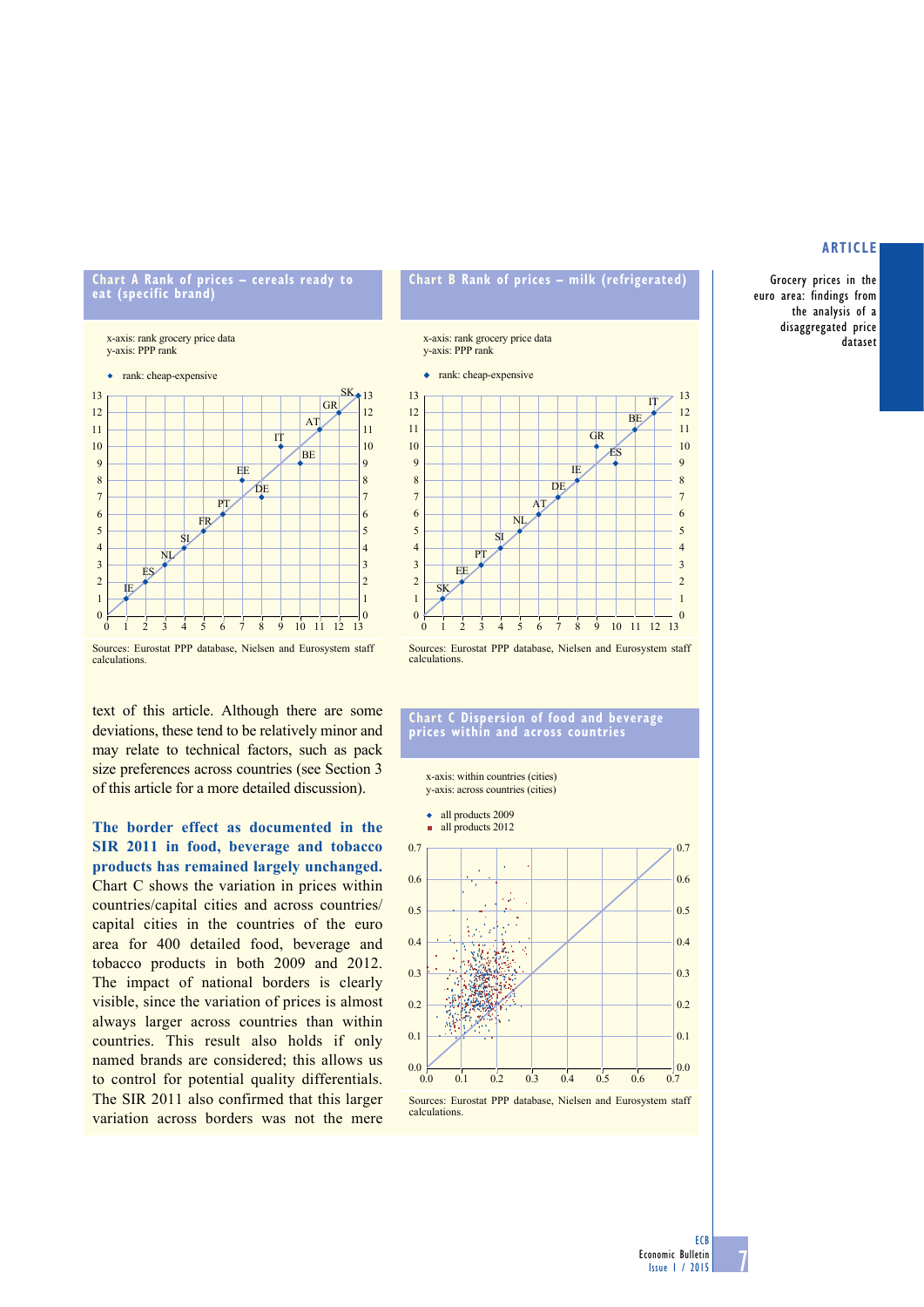result of geographical distance, as while price dispersion across four (fairly near) capital cities is lower than the euro area average, it is much higher than across four large German cities that are geographically much further apart. Thus, the findings of Reiff and Rumler<sup>3</sup> – that although distance matters, borders matter more – appear to be robust.

**In addition to confirming the previous analysis for food and beverages, the updated PPP data also provide compelling evidence for a border effect when it comes to home and garden products** (e.g. home electronics, paint, toys) – see Chart D. These products arguably provide for an even better test case for the existence of a border effect, as they more often tend to have named brands, are highly tradable/ traded and local preferences might be a less important factor influencing prices than in the case of food products. Again, it is the case that price variation across countries is much higher



Sources: Eurostat PPP database, Nielsen and Eurosystem staff calculations.

than within countries, both for all products together and for named brands only. Also, the charts for the Benelux countries and the German cities (not reported) provide qualitatively similar results.

**Overall, the analysis of the PPP dataset strongly supports the conclusions arrived at through the investigation of the disaggregated price data.**

3 Reiff, A. and Rumler, F., op. cit.

**Overall the data indicate that (a) there is considerable price dispersion across countries, even when specific brands are considered, and (b) price dispersion is substantially higher across countries than within countries (i.e. strong border effects exist).**

#### **3 factors explaining grocery price level differences11**

**Some price variation can be explained by distance – even within an individual country – but cross-country borders impact more.** This is demonstrated when estimating a distance-based relative price equation which also controls for borders. The results show that the greater the distance between two regions, the greater the relative price variation but also that there is always a discrete, large jump in observed relative price differences at the border. By way of example, for the subset of identical products, it is estimated that relative prices differ by approximately 1% on average between two locations that are 100 km apart but within the same country. By contrast, if two locations are 100 km apart and are separated by a border, then relative prices differ by approximately 19.5%. Changes in relative prices also depend positively on distance, i.e. the closer the two locations, the more prices co-move. However, even in this case there is a discrete jump at the border.

11 This section draws from Reiff, A. and Rumler, F., op. cit.; Petroulas, P. and Kosma, T., op. cit.; and Ciapanna, E. and Rondinelli, C., "Retail market structure and consumer prices in the euro area", *Working Paper Series*, No 1744, ECB, Frankfurt am Main, December 2014.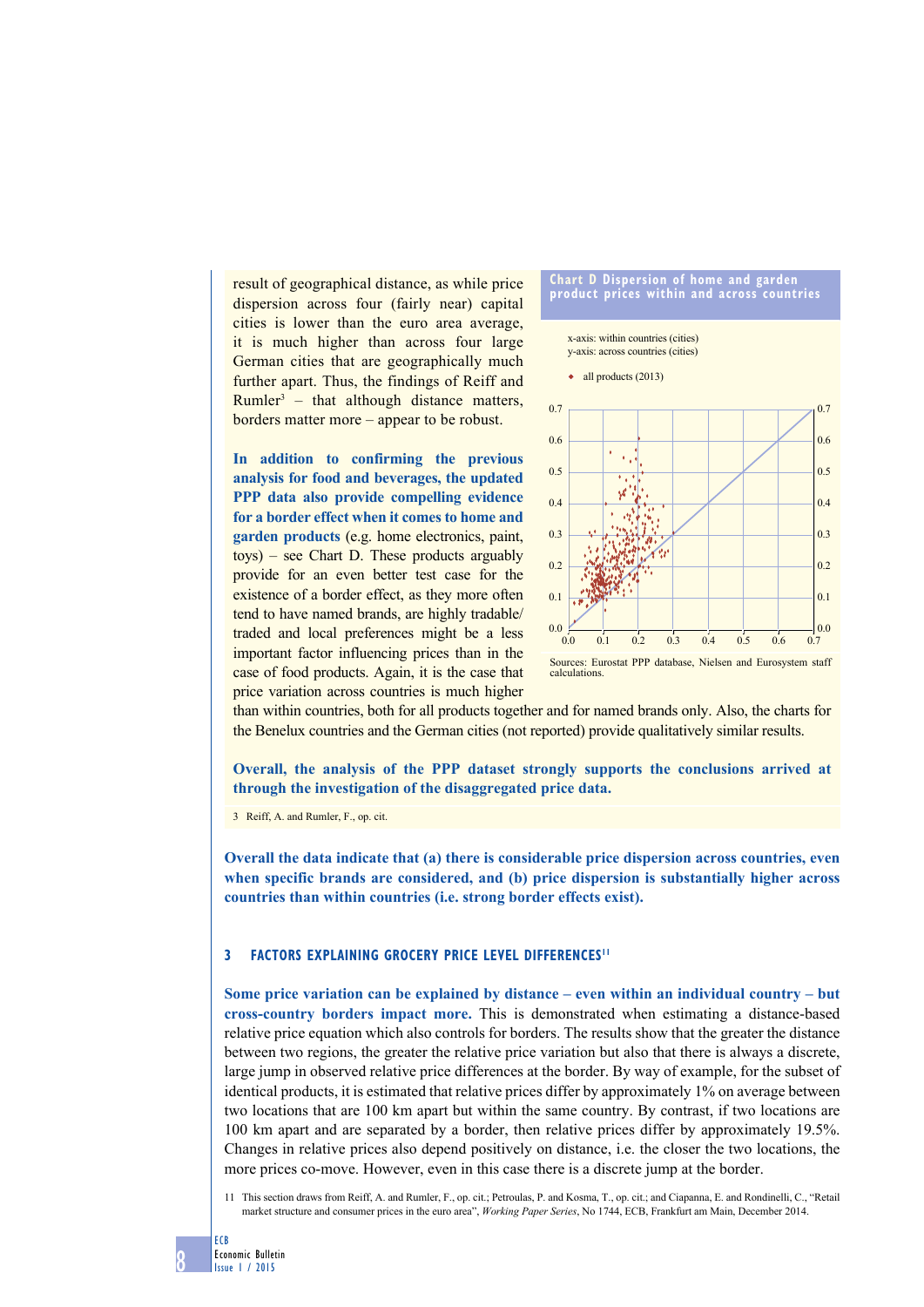Grocery prices in the euro area: findings from the analysis of a disaggregated price dataset

**Price level differences and the associated border effects can be partly explained by observable factors.** These include VAT differences between countries (see Box 3), income differences (measured as GDP per capita), regional unemployment as a share of the labour force and regional population density. However, even after controlling for these factors in a regression, the estimated border effect remains significant.<sup>12</sup>

**Price dispersion across countries may also be affected by the relative state of the business cycle.** Upon regressing price dispersion on a European business cycle indicator, a variable capturing the spread of the business cycle position and a lagged dependent variable, it becomes evident that business cycle conditions have important effects on European price dispersion. Specifically, the estimates indicate that European price dispersion tends to be pro-cyclical – higher during upturns and lower during downturns – and is sensitive to diverging business cycle conditions. In this respect, the time period of investigation is also significant for the estimated border effects.

#### **Box 3**

#### **The pass-through of VAT rate changes into consumer prices1**

**In Europe, value added taxes (VAT) play an important role in consumer prices. Most**  countries have a standard rate of VAT somewhere between 15% and 25%.<sup>2</sup> Furthermore, in recent years a number of countries have changed (mostly increased) their VAT rates. This is due in large part to the impact of the financial crisis and budgetary pressures, but has also occurred in the context of a shifting of the tax burden away from labour towards indirect consumptiontype taxes. The Chart illustrates that the average euro area standard rate remained relatively constant between 1999 and 2007, at around 18.5%, although there were some country-specific changes. In January 2007 there was a large jump owing to the 3.0 percentage point change in the German standard rate of VAT from 16.0% to 19.0%. Thereafter, the average rate remained relatively stable for about three years, at slightly below 19.5%. However, since the economic crisis in 2008 there have been a cluster of VAT rate changes and the aggregate standard rate has increased to over 20.5% (as at 1 July 2014). Since the launch of EMU in 1999, there have been approximately 30 VAT rate changes, of which two-thirds have occurred since the economic crisis. Clearly, it is of interest to policy-makers to understand how these changes are passed through into consumer prices.3

**ECB** 

<sup>12</sup> One reason may be that estimated border coefficients are biased upwards as the distribution of prices differs across countries. By using the disaggregated grocery price dataset it is estimated that cross-border price dispersion can be inflated by as much as 25% if cross-country differences in price distributions are not taken into account. See Gorodnichenko, Y. and Tesar, L.L., "Border Effect or Country Effect? Seattle May Not Be So Far from Vancouver After All.", *American Economic Journal: Macroeconomics*, 1(1), 2009, pp. 219-241.

<sup>1</sup> This box draws from Meyler, A., "VAT pass-through: is there any value-added in a disaggregated cross-country and cross-product analysis?", *Working Paper Series*, ECB, Frankfurt am Main, forthcoming.

<sup>2</sup> For a useful overview of existing VAT rates in the European Union and how these have changed over time, see http://ec.europa.eu/ taxation\_customs/taxation/vat/how\_vat\_works/rates/ and in particular the document "VAT Rates Applied in the Member States of the European Union", which is updated twice a year in January and July – http://ec.europa.eu/taxation\_customs/resources/documents/ taxation/vat/how\_vat\_works/rates/vat\_rates\_en.pdf.

<sup>3</sup> In addition to VAT rate changes, VAT rates may also have an impact on price level differences across countries (see Sections 2 and 3). In the dataset there is a wide range of (standard and reduced) VAT rates across countries and products. For example, in Estonia and Slovakia, the standard VAT rate is applied to nearly all of the products included in the dataset, whereas in Belgium, Spain, the Netherlands and Slovenia, it is applied to fewer than 40% of the products.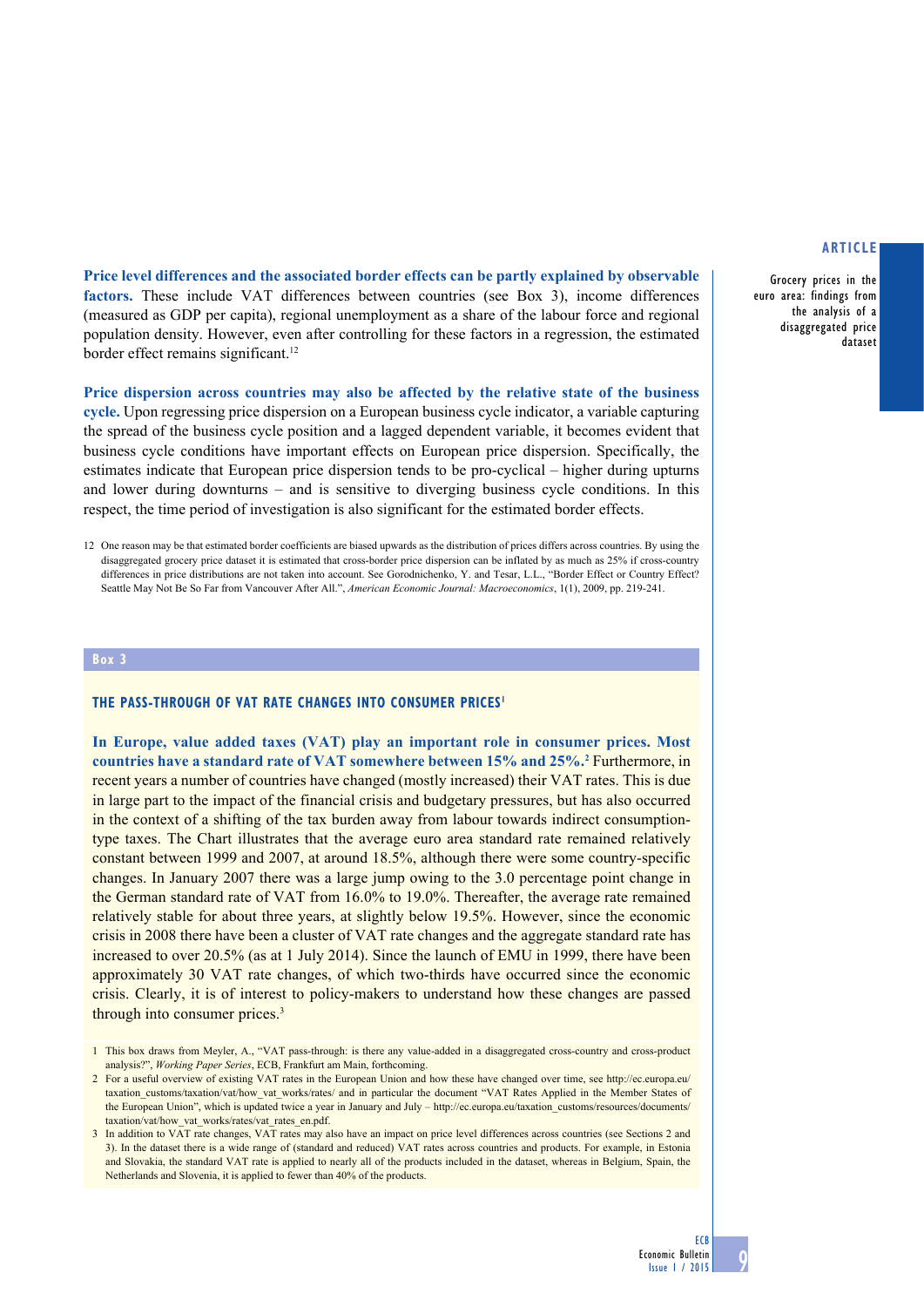

## **Synthetic euro area VAT standard rate and number of VAT standard rate changes**

Sources: European Commission and Eurosystem staff calculations.

**Assessing the degree of pass-through of VAT rate changes is challenging, particularly when focusing on individual country data.** This is because, in some countries, VAT rates changed a number of times in relatively quick succession and more recent VAT rate changes have occurred in a challenging macroeconomic environment which may confound the effect of VAT changes with other developments. To a large extent the country-specific studies estimating the passthrough of VAT rate changes rely on individual HICP subcomponents with long time series of available data.<sup>4</sup> These approaches are not possible in the case of the dataset used here as the data sample is too short. An additional problem is that prices change for reasons other than VAT rate developments. In this regard, work from the Eurosystem Inflation Persistence Network showed that although prices may change relatively infrequently on average, when they do change they tend to do so by large steps both upwards and downwards (around  $10\%$  on average).<sup>5</sup> In this context, the effects of VAT rate changes of the magnitude 0.5-2.0 percentage points are not easy to detect.

**One alternative approach to estimating the pass-through of VAT rate changes is the so-called difference-in-differences approach, which takes advantage of the additional information from the dataset both across countries and across product categories.** That is, differences in price developments of "treated" groups (products/countries where the VAT rate changed) and "control" groups (products/countries where the VAT rate did not change) are analysed to estimate the impact of VAT rate changes.<sup>6</sup> The sample period covered by the dataset allows us to investigate VAT rate changes in six countries: Estonia, Greece, Ireland, Spain, Portugal and Slovakia.

<sup>4</sup> See, for instance, "A preliminary assessment of the effect on inflation of the increase in value added tax rates", *Quarterly Report on the Spanish Economy*, Economic Bulletin, Box 4, Banco de España, October 2010; Karabalis, N. and Kontelis, E., "Indirect tax increases and their impact on inflation in 2010-2012", Economic Bulletin, No 38, Bank of Greece, 2013, pp. 7-20; and Doliak, M., "Dopad januárového zvýšenia DPH na spotrebiteľské ceny (The impact of January's VAT increase on consumer prices)", BIATEC (Banking Journal), Ročník 19, No 7, National Bank of Slovakia, September 2011.

<sup>5</sup> "Inflation persistence and price-setting behaviour in the euro area: a summary of the IPN evidence", *Occasional Paper Series*, No 46, ECB, Frankfurt am Main, June 2006.

<sup>6</sup> For another example of this methodology applied to these data, see Meriküll, J. and Rõõm, T., "One currency, one price? Euro changeover-related inflation in Estonia", *Working Paper Series*, No 1732, ECB, Frankfurt am Main, September 2014.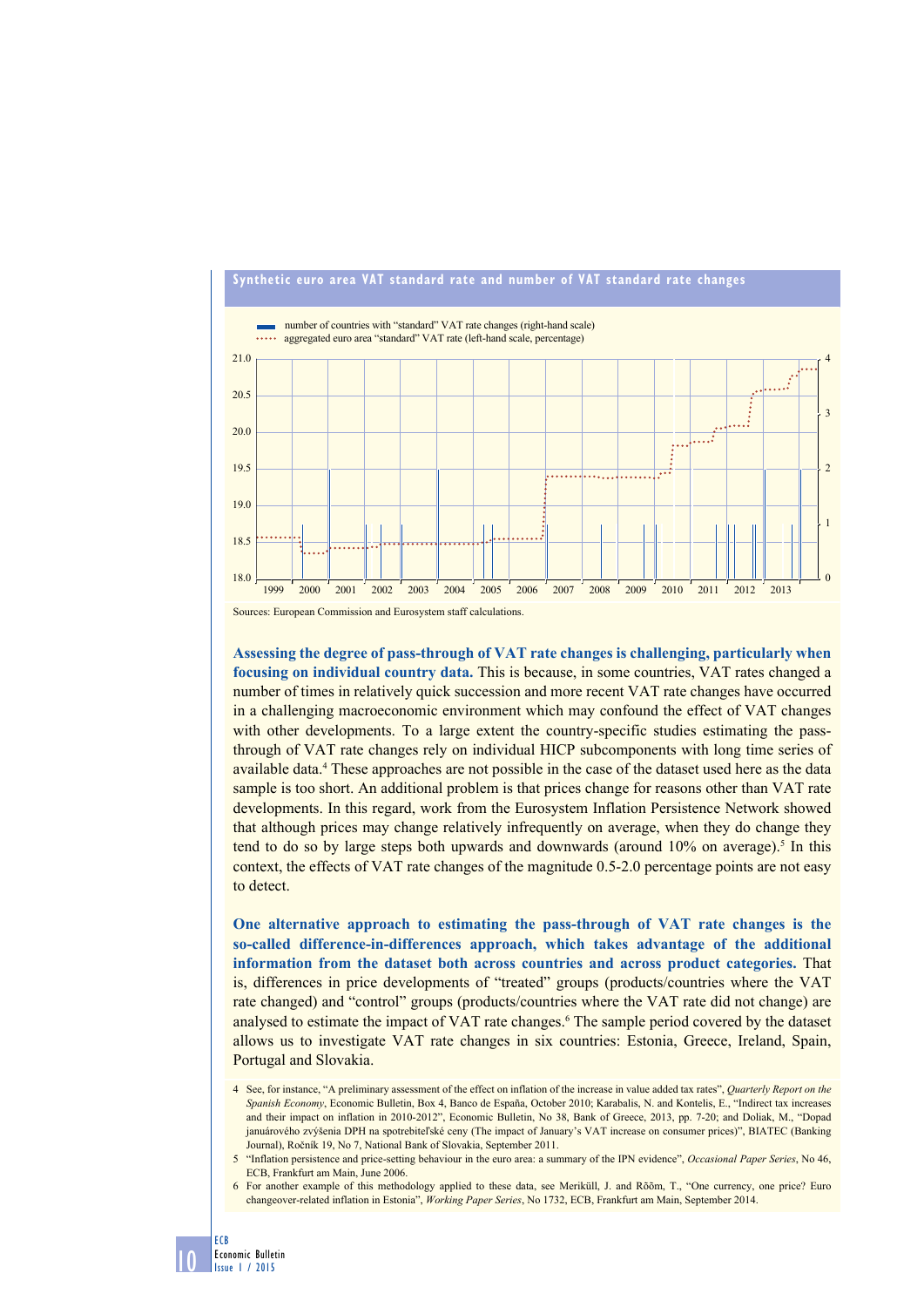Grocery prices in the euro area: findings from the analysis of a disaggregated price dataset

**On average, the results suggest that around one-third to one-half of a VAT rate change is passed through in the month of the rate change.** Thus, in the context of the economic crisis and heightened competition, some of the impact of the VAT rate changes may have been absorbed by margins. The estimation results also suggest that, among branded goods, the estimated passthrough of VAT rate changes is lowest for the market leader. These results are broadly in line with theoretical expectations that firms with lower margins are obliged to pass through changes, but those with some degree of monopoly power may absorb some of the changes.7

**Although the relatively low precision and high uncertainty of the individual estimates need to be borne in mind, the analysis of VAT rate pass-through exploiting cross-country and cross-product information has provided some insight regarding food and personal care goods prices.** To extend the results to other categories (e.g. services prices), a more systematic availability of micro consumer price data would be useful.

**Nonetheless, the overall conclusion that there are significant border effects within the single currency area is robust when controlling for distance, for the differences in the distribution of individual prices and for diverging business cycle positions across countries.** 

**One possible explanation of protracted differences in price levels across countries lies in market segmentation (i.e. price discrimination), which may be related to differences in retail market concentration, competition between producers, bargaining power allocation between producers and retailers, differences in consumer habits and differences in local costs such as wages and rents.** 

**Retail market structure may have an impact on price levels, albeit in a complex manner.** On the one hand, increased retail market concentration (or less competition) "downstream" or closer to the consumer – i.e. at the store and parent company levels – is associated with higher prices. On the other hand, increased retail concentration "upstream" or closer to the producer  $-$  i.e. at the buying group level – is associated with lower prices.<sup>13,14</sup> Whether the downstream or upstream effects dominate is largely an empirical question. A statistically significant upward impact on prices from increased concentration (lower competition) at the parent company level is found by regressing price levels on regional concentration indices.15 By contrast, the indications of a downward impact on prices arising from higher concentration at the buying group level are not robust across product categories. On balance, the results suggest that a lower degree of regional competition (higher concentration) at the parent company level is associated with higher prices.

**ECB** 

<sup>7</sup> For a fuller discussion see Fullerton, D. and Metcalf, G.E., "Tax Incidence", *Handbook of Public Economics*, Vol. 4, ed. Alan J. Auerbach and Martin Feldstein. Amsterdam: Elsevier, 2002.

<sup>13</sup> A buying group is an organisation of retailers that combines the bargaining power of its members in order to be able to purchase goods at a more advantageous rate than might be achieved through individual negotiation.

<sup>14</sup> See Ciapanna, E. and Colonna, F., "The effect of retail sector concentration on prices and SME performance in Italy", 2011, mimeo.

<sup>15</sup> These findings are based on econometric investigations where the following equation was estimated at the regional level: ln  $p_i = a_i + b_i + \alpha H^{B(j)} + \beta H^{P(j)} + \zeta X + \varepsilon$ , where the dependent variable is the average price level (net of the VAT and in natural logs) for good *i* sold in region *j* and the main explanatory variable is the Herfindahl-Hirschman Index (HHI), computed at the buying group (*HBGj*) and at the parent company level (*HPCj*). Other control variables are included in the vector *Xj* and are comprised of regional dummies, regional population density, regional per capita GDP and the regional unemployment rate.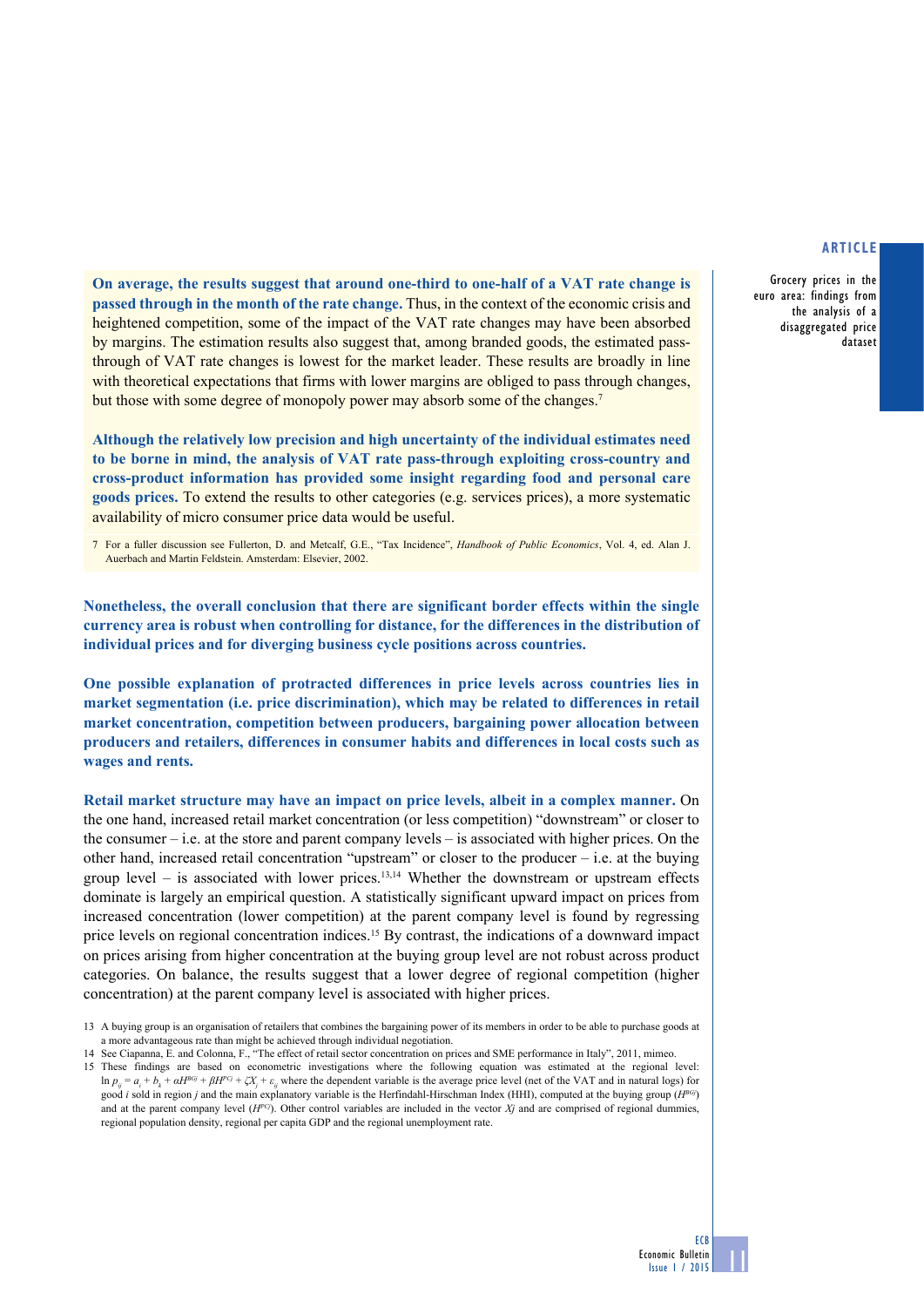**These results suggest that appropriate competition-enhancing policies (for example, the removal of zoning restrictions, retail outlet size restrictions or population-based restrictions) might benefit consumers by lowering prices.**

**In view of the evidence of both microeconomic (market structure, consumer attitudes) and macroeconomic (position in the cycle) determinants of price differences, it is important to try to holistically account for as many factors as possible at the same time.** This is done by regressing relative prices on possible explanatory variables split into four main categories.16

1. Competition in the producer market, which is captured by: (a) the relative quantity share of the market leader, which can be seen as a relative measure of monopoly power; (b) the relative quantity share of other brands that are not the market leaders; and (c) the relative quantity share of private label products.

2. Consumer attitudes, which are measured by: (a) consumption intensity, calculated as the number of units sold per person per month in a location;<sup>17</sup> and (b) consumer cost indifference, measured as the average pack size (while there is a negative relationship between pack size and unit price, it is still the consumer's choice which pack size to buy).

3. Retail market concentration indices for: (a) the parent group level, and b) the buying group  $level<sup>18</sup>$ 

4. Other regional variables which may be important for determining price levels, such as (a) local costs such as wages and rents, (b) GDP per capita, (c) the unemployment rate, (d) population density, (e) VAT rates, and (f) a dummy variable capturing promotions.<sup>19</sup>

**The results suggest that there is scope for lowering price dispersion (and lowering prices in some countries) by implementing product market reforms that aim to reduce the rents of the incumbent producers (i.e. the market leaders) and ease the potential entry and growth of new producers (increasing competition)** – see Table 2. Significant effects on prices from retail market concentration are also found that depend on the level of aggregation (buying group vs. parent group), confirming that relevant policies regarding retail structures may indeed be beneficial for consumers. Perhaps reflecting the labour-intensive nature of this sector, differences in wages of low-skilled workers are also found to be important in explaining observed price differences, as are differences in rents (albeit not as robustly). The variables capturing the macroeconomic environment (such as regional GDP per capita, population density, unemployment) do not seem as important at the regional level, while VAT differences are significant in explaining price differences across countries. Finally, the variables capturing consumer attitudes (willingness

<sup>16</sup> The relative price equation estimated is set up whereby the unit price of a brand for a specific product in a region is expressed relative to the unit prices of the minimum price location (based on the market leaders in each location). All explanatory variables are expressed in similar relative terms and quantity-based variables are instrumented with their third lag to avoid simultaneity.

<sup>17</sup> For example, Italy has a relatively high consumption intensity of pasta. Therefore, the price of pasta may be more important to, and monitored more by, Italian consumers compared with the price of, say, strawberry jam.

<sup>18</sup> Measured as Herfindahl-Hirschman indices calculated at 5 km radii which are then averaged up to the regions.

<sup>19</sup> Promotions are defined as a price that drops by more than 6.25% (implying a 25% reduction in a week, which is a typical promotion period) in a month and increases by more than 6.25% in the next. Time dummies and dummies controlling for product equivalising units are also included.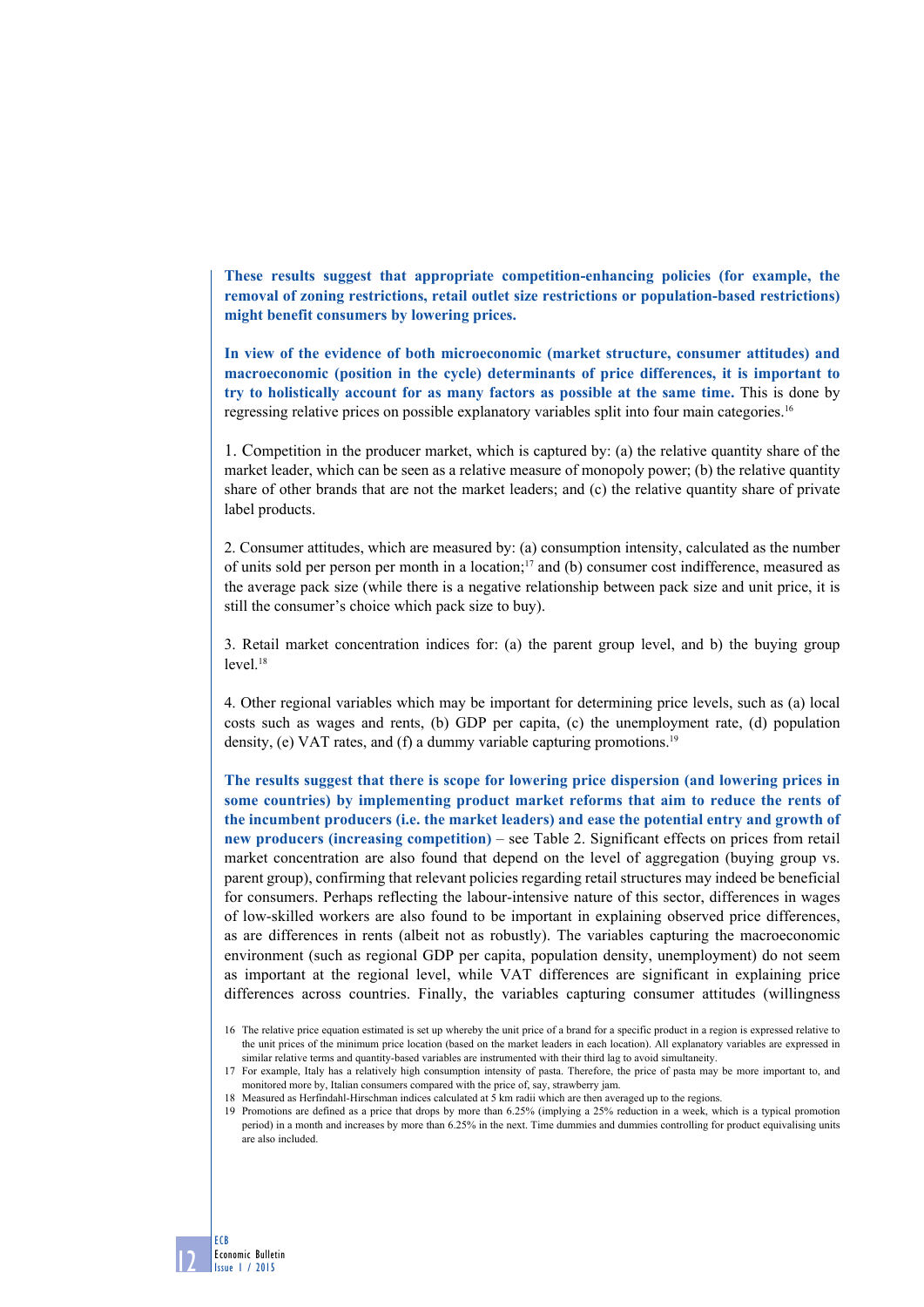Grocery prices in the euro area: findings from the analysis of a disaggregated price dataset

**Table 2 Variables explaining price differences relative to minimum price location**

| <b>Variables</b>                                                  | sign      | <b>Mechanism</b>              |
|-------------------------------------------------------------------|-----------|-------------------------------|
| 1 – Product market competition                                    |           |                               |
| 1a – market leader share                                          | $^{+}$    | increased monopoly power      |
| $1b$ – other brands share                                         | -         | increased competition         |
| $1c$ – private label share                                        |           | increased competition         |
| 2 – Consumer attitudes                                            |           |                               |
| $2a$ – consumption intensity                                      | -         | increased consumer attention  |
| $2b$ – consumer cost indifference                                 |           | increased consumer awareness  |
| 3 – Retailer competition                                          |           |                               |
| 3a – retail Herfindahl-Hirschman index (HHI) parent company level | $+$       | reduced competition           |
| 3b – retail Herfindahl-Hirschman index (HHI) buying group level   |           | countervailing producer power |
| 4 – Other control factors                                         |           |                               |
| $4a - wages of low-skilled workers$                               | $+$       | increasing cost               |
| $4b$ – rents of retail shops                                      | $+$       | increasing cost               |
| $4c - GDP$ per capita                                             | $+(n.s.)$ | income effect                 |
| $4d$ – unemployment rate                                          | $-(n.s.)$ | income effect                 |
| $4e$ – population density                                         | $-(n.s.)$ | scale economies               |
| $4f-VAT$                                                          | $^{+}$    | pass-through                  |
| $4g$ – promotion dummy                                            |           | lower actual prices           |
|                                                                   |           |                               |

Source: Eurosystem staff calculations. Note: n.s. denotes not significant at the 10% significance level.

to consume private label goods, preferred pack sizes, etc.) are significant and economically meaningful. In this respect it is important to educate and inform consumers, stressing that their habits may affect prices.

## **4 potential implications of changes in the grocery retail structure for inflation measurement 20**

**The potential for bias in inflation measurement has long been recognised.** The Boskin Commission Report  $(1996)^{21}$  highlighted four main sources of possible bias: (i) product substitution bias, which occurs with a fixed-weight consumption basket that fails to reflect the fact that consumers tend to substitute less expensive goods for more expensive goods when relative prices change; (ii) outlet substitution bias, which occurs when shifts to lower price outlets (e.g. discounters) are not adequately captured; (iii) quality change bias, which occurs when improvements in the quality of products are either estimated inaccurately or not at all; and (iv) new product bias, which occurs when new products are introduced into the consumption basket in a sufficiently timely manner. Another source of possible inflation measurement error is the lack of weighting at the elementary index level.<sup>22</sup>

<sup>20</sup> This section draws from Gabor, E. and Vermeulen, P., "New evidence on elementary index bias", *Working Paper Series*, No 1754, ECB, Frankfurt am Main, December 2014; McQuade, P., "Substitution to private label products: Evidence from euro area retail scanner data", paper presented to the 2014 European Economic Association Annual Congress, 25-29 August, Toulouse, France.

<sup>21</sup> "Toward a More Accurate Measure of the Cost of Living", *Final Report to the Senate Finance Committee from the Advisory Committee to Study the Consumer Price Index,* December 1996.

<sup>22</sup> For a more detailed discussion of these factors, see also the box entitled "Potential measurement issues in consumer price indices", *Monthly Bulletin*, ECB, April 2014.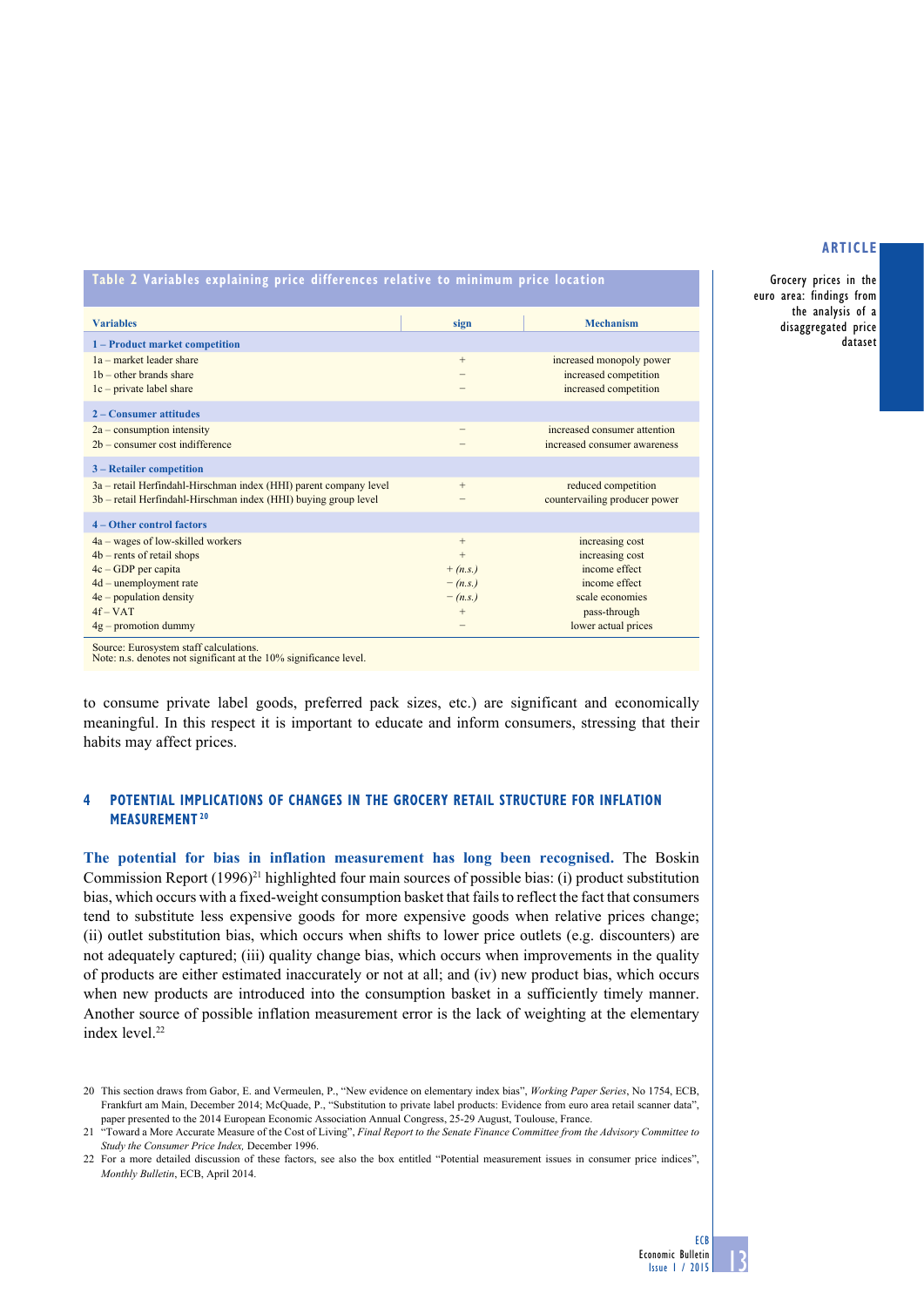**Evidence of the magnitude of inflation measurement bias in euro area countries is relatively scarce and generally relates to the late 1990s.** Examples of studies considering new outlet bias are: Lequiller (1997) for France, who suggests a range of 0.05 percentage point to 0.15 percentage point per annum; Hoffmann (1998) for Germany, who argues that the effect is "unlikely to exceed 0.1 percentage point annually"; and Covas and Silva (1999) for Portugal, who, using Portuguese micro data, found that the effect had changed over time, ranging between 0.25 and 0.50 percentage point per annum.<sup>23</sup>

**More recent work on the subject of inflation measurement highlights the uncertainty surrounding estimates of inflation measurement bias in terms of both sign and magnitude and the fact that these estimates may vary over the business cycle.24** Linz (2009) discusses the impact of a new weighting system on German inflation which gives a higher weight to discounters than previously and results in upward revisions to inflation owing to the pass-through of commodity price shocks. Handbury et al. (2013), using Japanese scanner data for grocery prices, find an upward bias on average over a long time period, which eventually turns from being positive to negative. Greenlees and McClelland (2011), using data from the United States, find that that the upward impact on prices from improved item quality offsets most of the downward impact of lower-priced outlets. Lastly, Kryvstov (2013), using Canadian data, argues that quality bias is not an important source of potential mismeasurement of CPI inflation in Canada.

**A number of features of the disaggregated price dataset used in this article enable an analysis of the cross-country evidence on possible inflation measurement issues for the euro area.** First, as information both on market shares and average prices is available across store types, the possible implications for inflation measurement of structural changes in retail formats can be considered (see Box 4). Second, when constructing consumer price indices, price differences between private label and branded goods are usually implicitly attributed entirely to quality differences (thus the price level shift which occurs when consumers turn to cheaper private label products is not taken into account); however, indirect empirical evidence on the substitution between private label and branded goods using the disaggregated grocery price data suggests that this may not entirely be the case.25 Lastly, as data are available on the volume of sales as well as the average unit price of these sales, the possible impact of the lack of weighting at the elementary index level on consumer price indices can be considered. One caveat is in order: as data are available only for selected grocery goods, it is not possible to draw conclusions about the potential for mismeasurement of overall inflation. Nonetheless, important insights may be obtained and areas for further research identified.

## **The noteworthy differences in price levels across different store types (even when controlling for composition effects) and structural changes in store formats (notably the emergence of discounters and the relative decline of traditional store types) could have implications for**

<sup>25</sup> An increasing substitution between private label and branded goods was also estimated for non-stressed countries over the same period. For further evidence, see also Lamey, L., Dereersnyder, B., Dekimpe, M.G. and Steenkamp, J., "How Business Cycles Contribute to Private-Label Success: Evidence from the United States and Europe", *Journal of Marketing*, Vol. 71, 2007.



<sup>23</sup> See Lequiller, F., "Does the French Consumer Price Index Overstate Inflation?", *Série des documents de travail de la Direction des Etudes et Synthèses Économiques*, Institut National de la Statistique et des Études Économiques, August 1997; Hoffmann, J., "Problems of Inflation Measurement in Germany", Discussion Paper, 1/98, Economic Research Group of the Deutsche Bundesbank, February 1998; and Covas, F. and Santos Silva, J., "Outlet substitution bias", *Economic Bulletin*, Banco de Portugal, September 1999.

<sup>24</sup> See Linz, S., "Weighting of Outlet-types and Regions – a new Weighting System for the German Consumer Price Index", *Paper prepared for the 11th Meeting of the International Working Group On Price Indices*, Ottawa Group, 2009; Handbury, J., Watanabe, T. and Weinstein, D.E., "How Much Do Official Price Indexes Tell Us About Inflation?", *NBER Working Paper Series*, No 19504, October 2013; Greenlees, J.S. and McClelland, R., "New Evidence on Outlet Substitution Effects in Consumer Price Index Data", *The Review of Economics and Statistics*, Vol. 93, No 2, May 2011, pp. 632–646; and Kryvstov, O., "Is There a Quality Bias in the Canadian CPI? Evidence from Micro Data", *Working Papers*, No 2013-24, Bank of Canada, July 2013.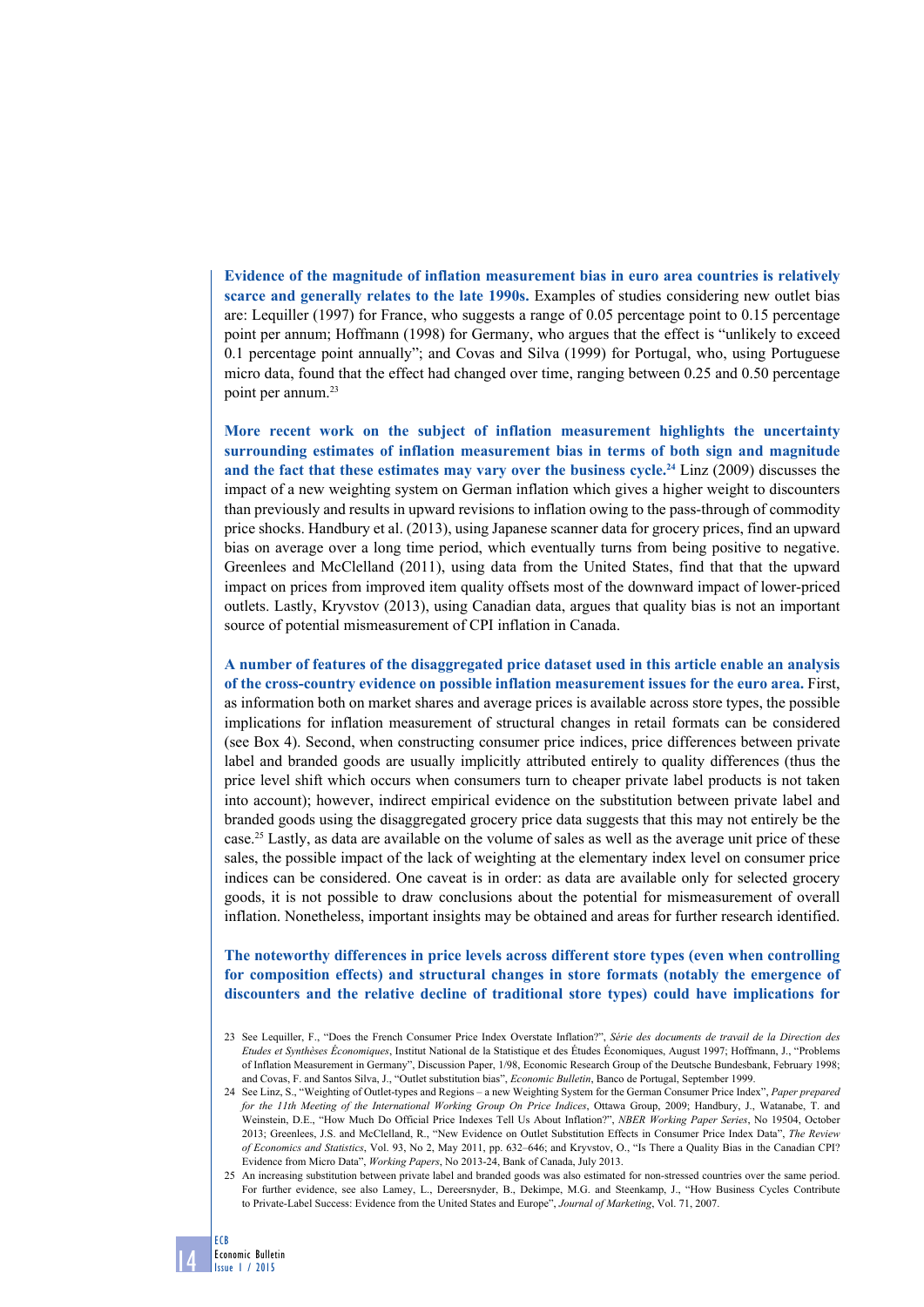Grocery prices in the euro area: findings from the analysis of a disaggregated price dataset

**inflation measurement.** Such structural changes may imply mismeasurement in official inflation statistics if the price level differences between store types do not only reflect quality differences in the retail service provided (as is normally assumed when new outlets enter the samples) or if price changes differ across outlet types and statistical offices are slow to reflect the changing importance of different outlet types in the outlet weights used. Differences in market share and price dynamics are found across store types. Most noticeably, over the period 2009-11, both the relative price and relative market share of discounters increased slightly. These two effects counteract each other. Overall, over the period considered, the net impact on measured inflation does not seem to be economically significant, at less than 0.1 percentage point of the annual inflation rate.26 The negligible impact may be due to the fact that, over the sample period considered, the potential upward bias arising from a substitution effect away from discounters owing to an increase in their relative prices was being counteracted by a downward bias arising from a market share effect as discounters became more attractive in the context of the slowdown in economic activity.

**Prices for private label goods are, on average, substantially lower than those for branded goods** – see Box 4. Combined with the evidence of substitution between private label and branded goods this suggests implications for inflation measurement. Estimates show that private label goods and branded goods are substitutes – thus resulting in an upward bias – but also that private label goods have seen larger price increases than branded goods over the sample period, which, when combined with an increased market share (the share of private label goods has increased during the economic slowdown), results in a downward bias. A priori, the overall net effect is ambiguous.

26 Hausman and Leibtag (2009) estimate for the United States that the outlet substitution effect (together with new outlet bias) is significant and might even reach 18% of the measured inflation rate (in other words, suggesting that the CPI is overestimated by 0.42 percentage point per annum). See Hausman, J. and Leibtag, E., "CPI Bias from Supercenters: Does the BLS Know that Wal-Mart Exists?", *NBER Working Paper Series*, No 10712, August 2004.

#### **Box 4**

## **Structural shifts in store formats and the evolution of private label goods**

This box provides a descriptive overview of two noteworthy developments relating to grocery prices in the euro area, namely the evolution of store formats and the emergence of private label goods.

#### **Store formats**

**Structural shifts in grocery retail and differences in price evolutions across store types need to be taken into account when measuring inflation.** There is considerable heterogeneity across countries in terms of the structure of grocery retail, reflecting a combination of factors, such as historical legacies, societal preferences, socio-geographical factors and regulatory conditions. Even so, there has been a widespread increase in the market share of discounters, while shares for smaller grocers and specialist retailers have fallen (see also the SIR 2011). Furthermore, there tend to be substantial differences on average in the price levels found across the different store types for the product categories investigated. All other things being equal, discounters generally tend to be cheapest, followed by hypermarkets and large supermarkets, with small supermarkets,

**ECB**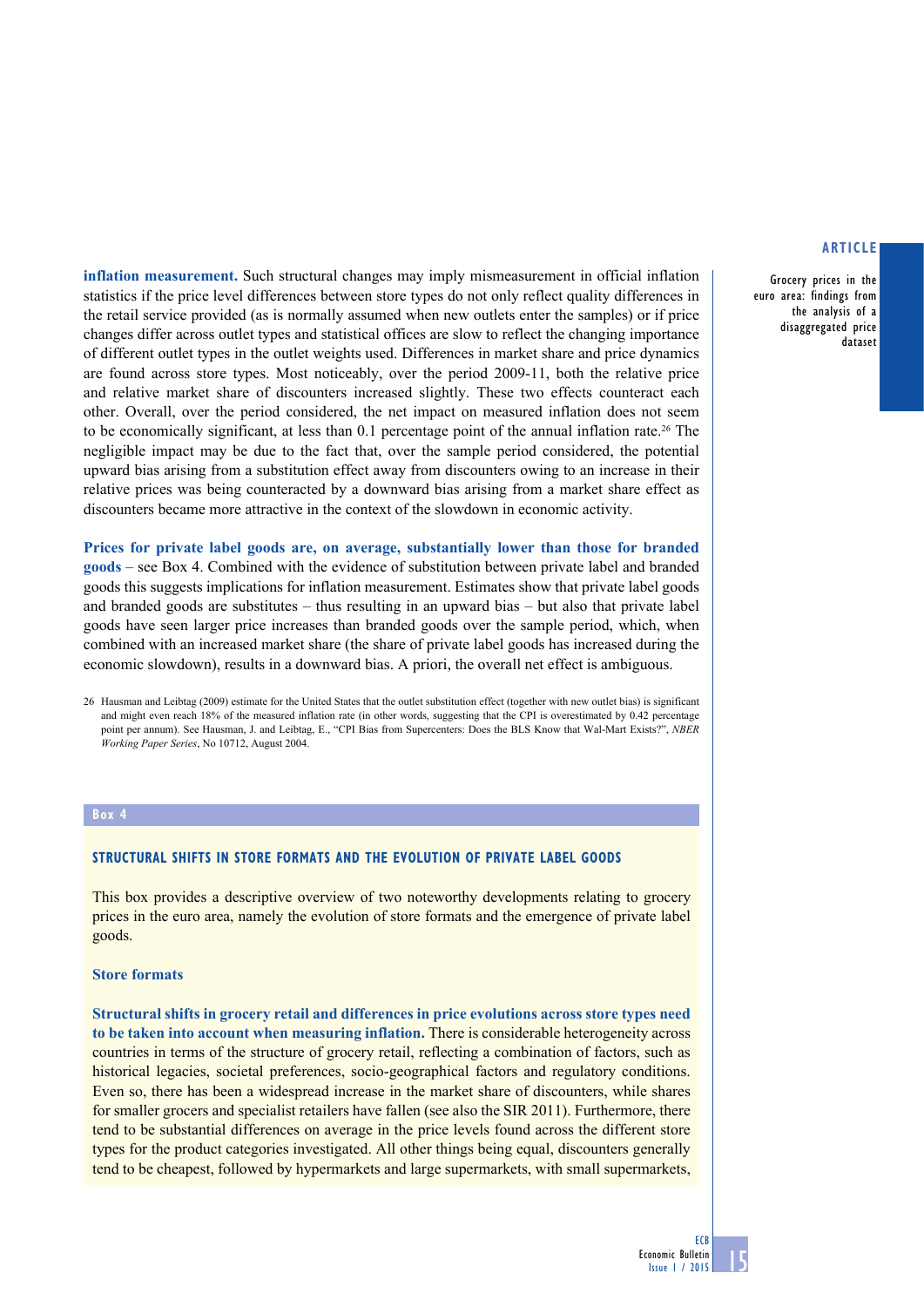traditional stores and other store types (such as pharmacies and specialised outlets) being, on average, more expensive.<sup>1</sup>

## **Private label goods**

**Similarly, growth of private label goods also needs to be reflected in inflation measurement.** Partially in response to, but also as a result of, the emergence of discounters, private label (or own label) brands by retailers themselves have emerged. As reported in the SIR 2011, the market share of private label goods has been increasing steadily in the euro area and, more generally, the penetration of private label goods in the market for packaged food is higher in western Europe than in any other geographical region.

**There are substantial price differences between private label and branded goods. The data suggest that these are around 35% on average.** However, these differences decline slightly over the sample period. At the same time the market share of private label goods has increased. The discount of private label goods relative to branded labels varies across countries, and is largest for Slovenia, Belgium and Greece and smallest for Italy and the Netherlands. The share of private label goods is relatively low in Estonia, Italy and Greece, and relatively high in Germany and Spain.

**Across product categories, a noteworthy feature of private label goods prices is the positive relationship between their share of the market and their price relative to branded goods.** Product categories with a relatively small share of private label goods have a large discount





Sources: Nielsen and Eurosystem staff calculations.

16

ECB

Economic Bulletin Issue 1 / 2015

Note:  $\text{cofree(g)} = \text{ground coffee; coffee(i)} = \text{instant coffee; ap clearers} = \text{all-purpose clearers; milk ref.} = \text{refrigerated milk.}$ 

1 Price differences vis-à-vis discounters, controlling for the composition of goods sold, range on average from 1% up to 17% depending on store type. It should be noted that apparent price differences are larger if the composition of goods (such as the share of private label goods, premium brands, etc.) is not controlled for.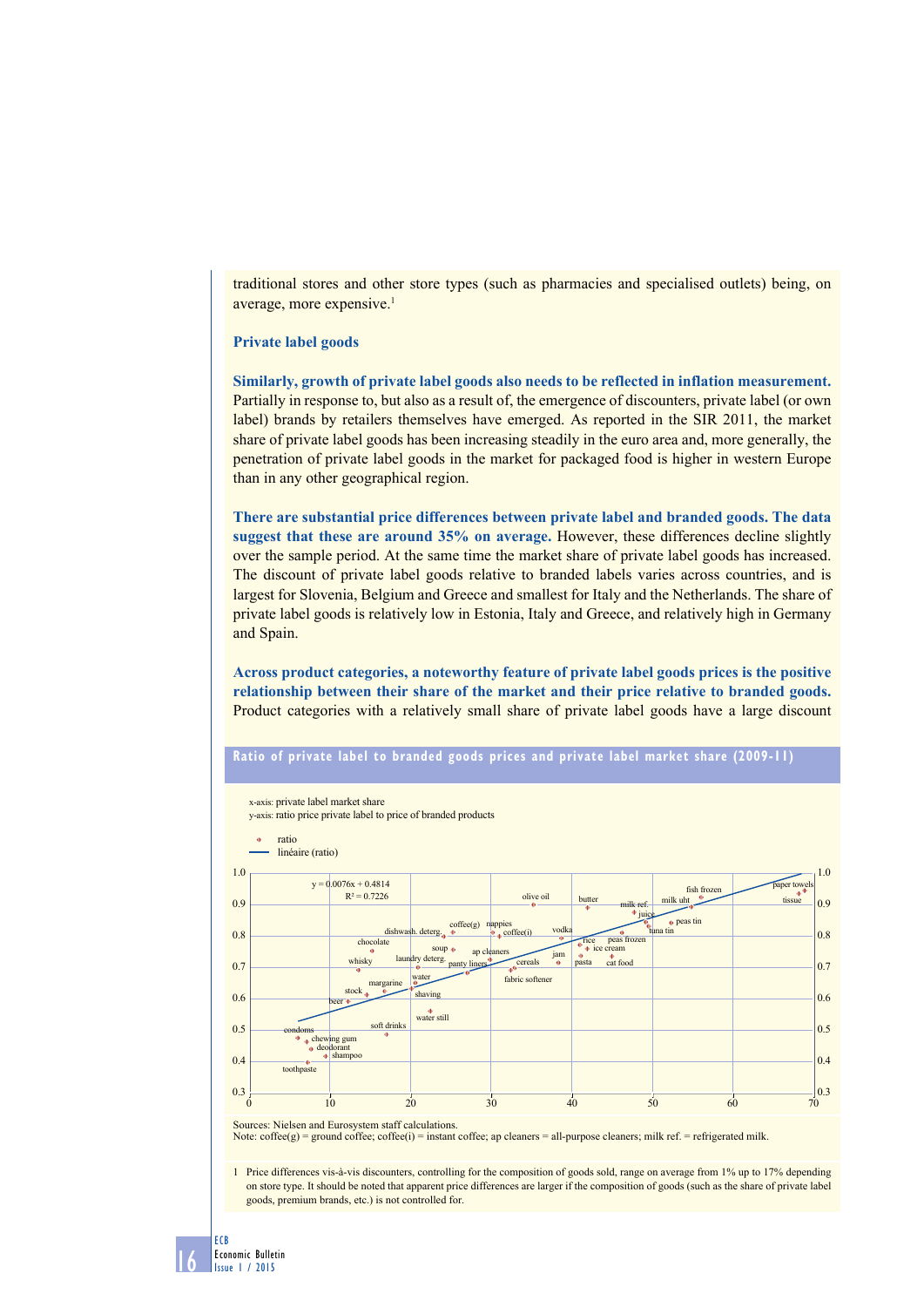Grocery prices in the euro area: findings from the analysis of a disaggregated price dataset

relative to branded products (see Chart). This is due to the nature of the goods as well as consumer perceptions.2 For instance, consumers appear to perceive little difference between private label goods and branded goods for products such as paper towels and tissue paper and therefore (i) are willing to consume private label goods, resulting in a high market share for private labels, and (ii) will not pay a large premium for branded products, resulting in a relatively low discount for private labels. On the other hand, for personal care products, such as deodorants, shampoo, condoms and toothpaste, consumers appear to place greater emphasis on brands and therefore (a) are not willing to consume private label goods, resulting in a low market share, and (b) are willing to pay a substantial premium for branded products.

**While the net competition effects of private label goods may be unclear a priori,3 an increase in the market penetration of private label goods will exert downward pressure on price levels, as such goods are generally cheaper (other things being equal).4**

**However, determining the impact of increased market shares for discount stores and private label brands on inflation measurement is more challenging and cannot be assessed ex ante.** On the one hand, to the extent that price differences are not entirely the result of quality differences, it would imply an upward bias in inflation measurement. On the other hand, although the price of private label goods is, on average, lower than for branded goods, the rate of change in unit prices has been higher for private label goods than for branded goods over the sample period for the goods in the dataset. With an increasing market share, this could suggest some downward bias. Which effect dominates may vary over time and could depend, to some extent, on the business cycle.

- 2 In general, goods which are relatively generic or "commoditised" are more likely to be offered as private label goods (e.g. canned and packaged food products, tissues and kitchen towels, etc.), while goods which have a higher degree of product differentiation and/or for which advertising or quality is of great importance (e.g. cosmetics, alcoholic drinks, baby food, etc.) tend to exhibit a lower level of private label penetration. J. Steenkamp et al. report that private label brand penetration is highest for certain categories of food and beverage and household products, but lower for many personal care products. In addition, they report that in countries where consumers have low trust in firms and institutions, private label penetration is likely to be low. See Steenkamp, J., Geyskens, I., Gielens, K. and Koll, O., "A global study into drivers of private label success", commissioned by AIM – European Brands Association, 2004.
- 3 The existence of private label goods may offer consumers more choice and may counteract the bargaining power of the producers of large brands. However, a high penetration of private label goods might give retailers excessive market power, particularly if competition in the retail sector itself is insufficiently high. In addition, smaller brands might get squeezed out of the market by a combination of large branded and large private label goods. Thus, the overall effect on competition is not straightforward. For a more detailed analysis, see "The impact of private labels on the competitiveness of the European food supply chain", European Commission, 2011.
- 4 The 2004 study by J. Steenkamp et al. (op. cit.) found that "aggregated across all FMCG (fast moving consumer goods) categories, manufacturer brands are priced higher than private labels in all regions", but noted that the price premium varies by a substantial amount across countries and products.

**Considering the issue of weighting at the elementary index level, it is known that the choice of index formula for measuring consumer price inflation matters.27** Official consumer price indices are generally constructed by a weighted aggregation of lower level index aggregates, where weights are based on expenditure information. However, at the level of individual products, for example different brands of the same product, usually no expenditure weights are available and the basic price indices for finely defined products (so-called elementary indices) are usually constructed using unweighted averages of price observations. For example, to construct a coffee price index, statistical offices normally construct an unweighted price average based on a sample of different brands, although they might sell at quite different and unknown quantities. The use of unweighted

**ECB** 

<sup>27</sup> For an early exposition of this issue, see Silver, M., "Elementary Aggregates, Micro-indices and Scanner Data: Some Issues in the Compilation of Consumer Price Indices", *Review of Income and Wealth*, International Association for Research in Income and Wealth, Vol. 41, No 4, December 1995, pp. 427-438.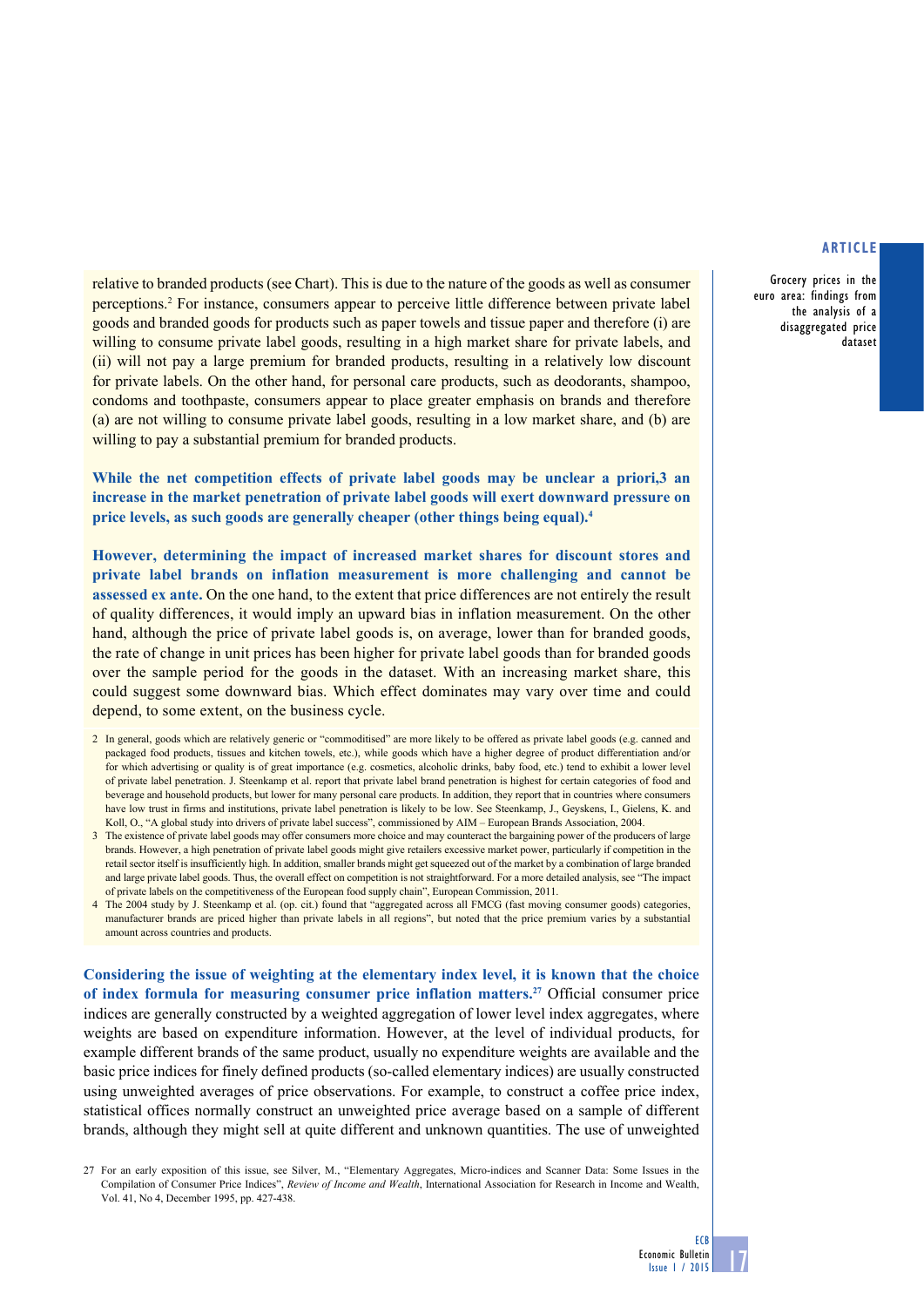### **Table 3 Summary of inflation measurement analyses**

| <b>Issue</b>         | <b>Effect</b>                                                                                                                                                                                                                                                                                                                                                         |
|----------------------|-----------------------------------------------------------------------------------------------------------------------------------------------------------------------------------------------------------------------------------------------------------------------------------------------------------------------------------------------------------------------|
| Store format         | On average, evidence of negligible and insignificant upward CPI bias. Small net effect perhaps due to<br>substitution away from store formats with higher price increases being counteracted by income, where<br>consumers turn to stores that are cheaper – but have higher price increases.                                                                         |
| Private label goods  | Indirect evidence points to potential upward CPI bias (as estimates show that private label goods and branded<br>goods are substitutes and private label goods have relatively larger price increases) being counteracted over<br>the sample by a market share effect (share of private label increasing owing to economic slowdown). The net<br>effect is ambiguous. |
| Elementary weighting | Weighting at the elementary level can substantially change measured inflation both upwards and downwards<br>both at the elementary level and at a more aggregated level, compared with using unweighted elementary<br>aggregates. However, the effects are not systematic.                                                                                            |

price averages to construct lower level indices of finely defined products is not so much made by choice but by necessity. This begs the question of whether the absence of expenditure weights at the lower levels of aggregation matters for inflation measurement.<sup>28</sup>

**The data used in this article allow for an investigation of the index level issue, as expenditure (sales) shares can be calculated at the elementary level, and a comparison of unweighted and weighted price indices for individual products indeed finds that weighting at the elementary level may have significant effects.** These effects may be both positive and negative. Furthermore it seems that, although these effects do not offset each other upon aggregation, there is no systematic positive or negative effect across countries, products and aggregation levels. Thus, while weighting at the elementary level can substantially change measured inflation, the mismeasurement can be both upwards and downwards and the net effects are not systematic.

**Overall, the analysis illustrates that there is considerable uncertainty, not only in terms of the magnitude but also of the direction of potential biases in inflation measurement** (see Table 3). For instance, developments in the period 2009-11 suggest that, although relative prices for private label goods and discounters were increasing, they also increased their share of the market. While this combination may be due in part to the effect of the economic crisis, it suggests that the upward bias discussed in the literature cannot be assumed, but must be assessed empirically. In this context, ongoing work by the European Statistical System to investigate the information content of scanner data and its use in official price statistics is welcome.<sup>29</sup>

#### **5 conclusions CONCLUSIONS**

**Overall, the analysis underscores the need to maintain progress with reform efforts that enhance entry into and improve contestability in the consumer goods industries and distributive trades.** The analysis of the dataset containing disaggregated information on grocery prices across euro area countries has provided a number of unique and valuable insights into grocery prices in the euro area. In particular, the results highlight substantial deviations from the law of one price and strong market segmentation along national borders, implying that there is

29 For an overview of recent work by European statistical institutes in this area, see papers presented at the "Workshop on Scanner Data for HICP", hosted by Statistics Portugal, Lisbon, from 26 to 27 September 2013: [http://www.ine.pt/xportal/xmain?xpid=INE&xpgid=ine\\_](http://www.ine.pt/xportal/xmain?xpid=INE&xpgid=ine_sem_lista&tipo=r&detalhe=165101941) [sem\\_lista&tipo=r&detalhe=165101941](http://www.ine.pt/xportal/xmain?xpid=INE&xpgid=ine_sem_lista&tipo=r&detalhe=165101941)

<sup>28</sup> Note that this question is different from the issue of whether there may be a bias at the elementary index level owing to the typical substitution behaviour of consumers, as discussed for example in the Boskin Commission Report.